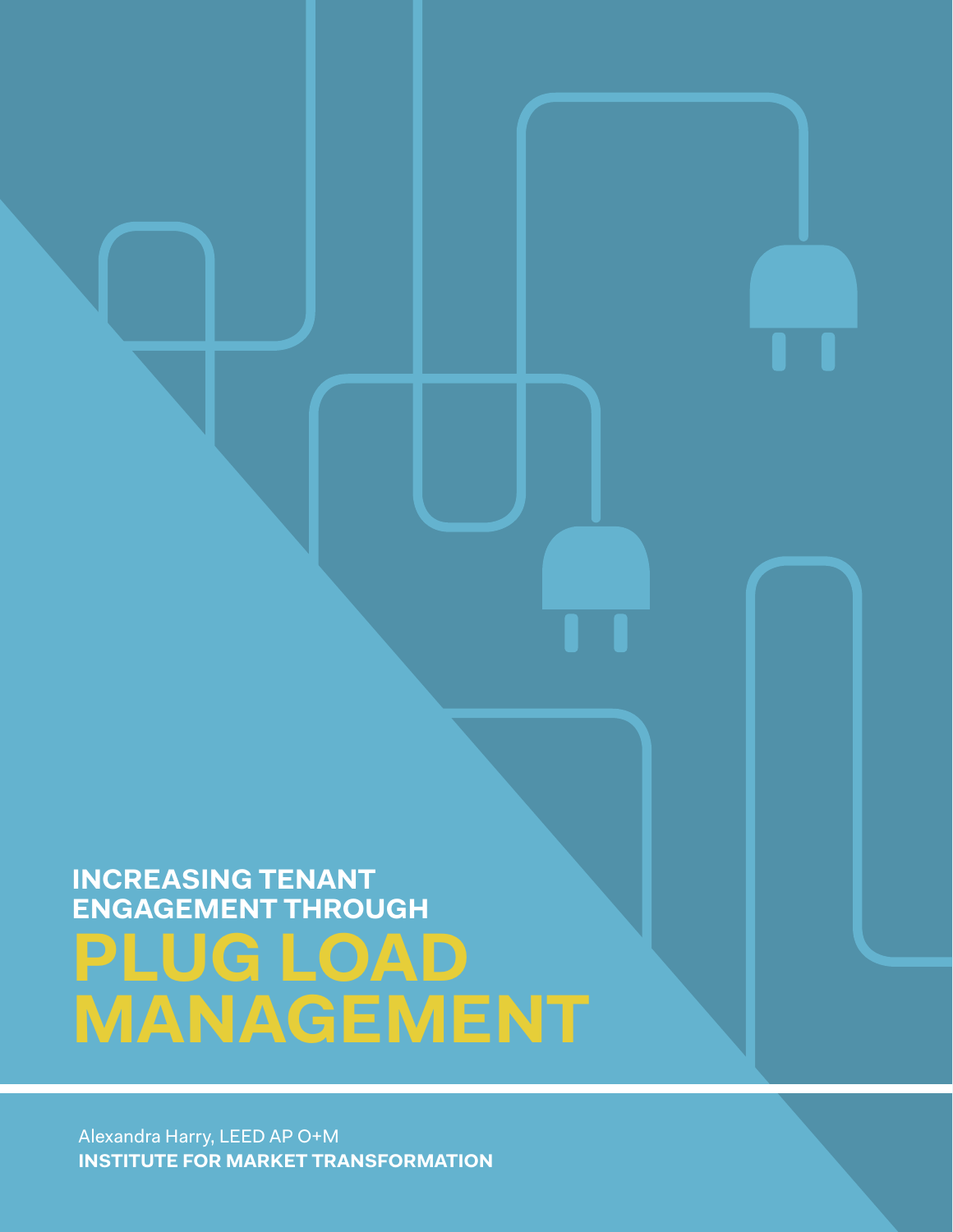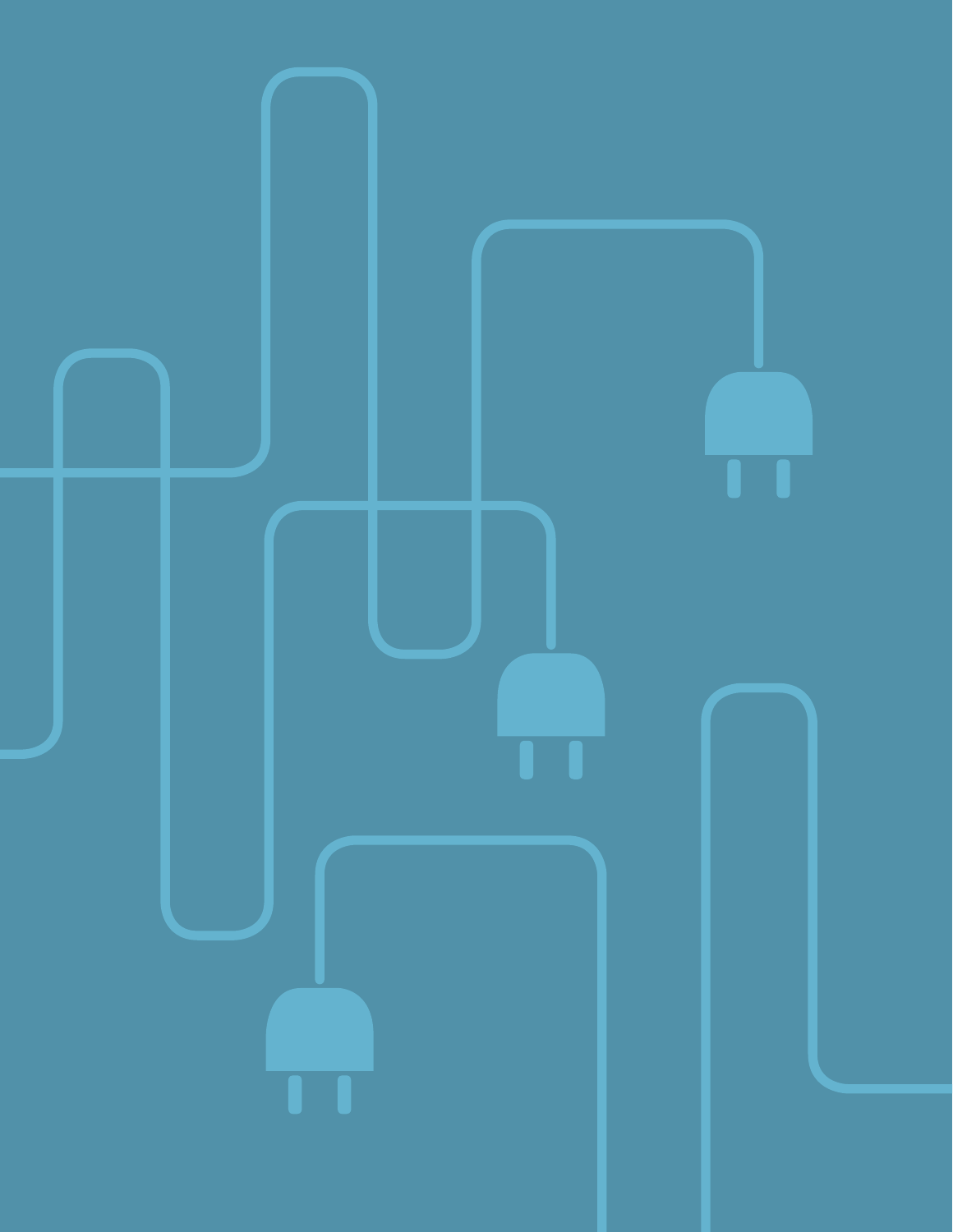# **INCREASING TENANT ENGAGEMENT THROUGH PLUG LOAD MANAGEMENT**

### **TABLE OF CONTENTS**

#### **APPENDIX**

### Alexandra Harry, LEED AP O+M **INSTITUTE FOR MARKET TRANSFORMATION**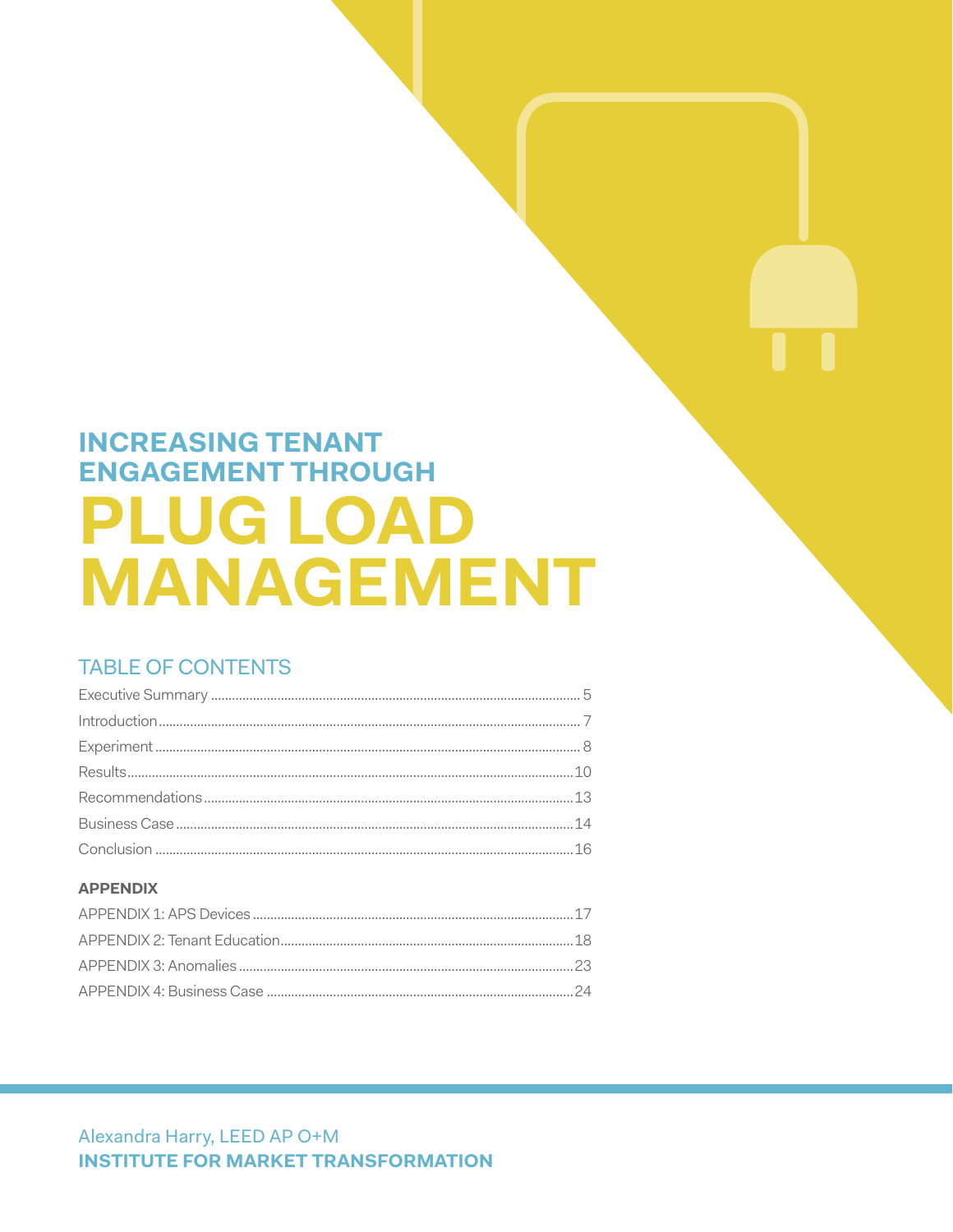## Acknowledgements

The District of Columbia Sustainable Energy Utility (DCSEU) funded this experiment, which focuses on lowering plug loads in commercial office spaces and understanding potential incentive structures for individual and business energy consumers. The Institute for Market Transformation (IMT), the DCSEU's teaming partner, managed the experiment with the following partners:

- The Tower Companies, agreed to hold the experiment at its property, the Millennium Building;
- Waypoint Building Group, provided plug load technical expertise;
- Aquicore, sub-metered and provided energy management software to monitor plug loads;
- TrickleStar, provided advanced power strips. The Millennium Building tenants, who agreed to be a part of the experiment; and
- A special thanks to
	- Eugenia Gregorio, LEED AP BD+C, Director of Corporate Responsibility, The Tower Companies
	- Donna Nurmi, Senior Property Manager, the Tower Companies
	- Tia Carson, Property Manager, the Tower Companies
	- Mike Newman, Chief Engineer, the Tower Companies
	- Adam Sledd, Director, the Institute for Market Transformation
	- Marta Schantz, Associate, Waypoint Building Group
	- Brandon Chase, Director of Customer Success, Aquicore
	- Kelia Cowan, Digital Market Specialist, Aquicore
	- Pia Engel, Graduate Student, George Washington University School of Business
	- Jonas W. Walters, Account Manager, TrickleStar

**© 2016 Institute for Market Transformation.**

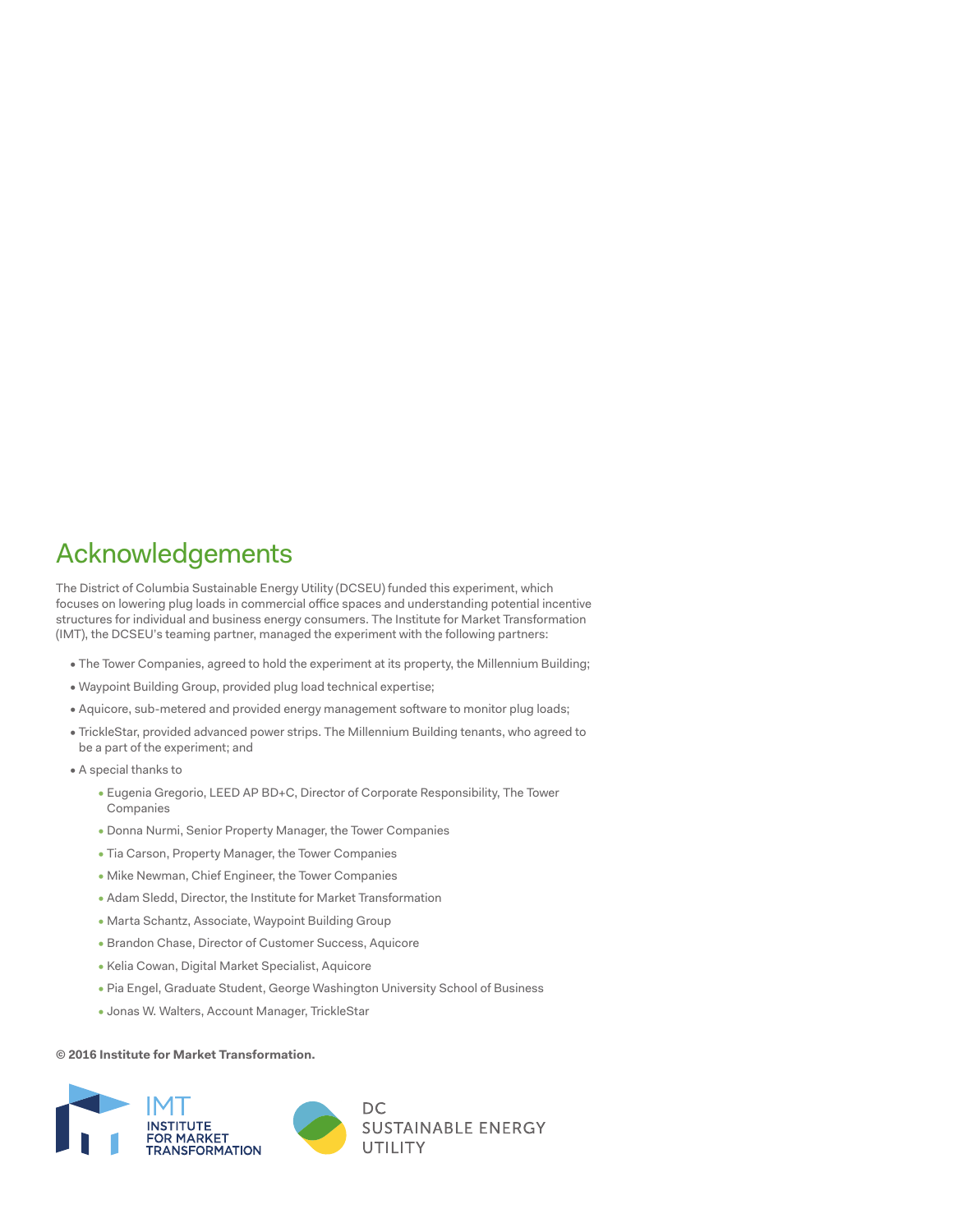### Executive Summary

#### **Introduction**

Plug and process loads (PPLs) consume about one-third of energy in commercial buildings.1 They can range from electronic devices and kitchen appliances to computers and other equipment that is commonly found in office buildings. These loads are often neglected by property owners seeking to lower utilities, while tenants have the most ability to control this particular energy end use. Because PPLs are such a large end use, good PPL management is a major key to reducing whole-building energy use.

As an environmentally conscious landlord, The Tower Companies (Tower), implemented a number of energy conservation measures (ECMs) at The Millennium Building, a multi-tenant office building in Washington, DC. To go beyond base building controls and reduce energy in tenant spaces, Tower sought out expertise from the Institute for Market Transformation (IMT), a DC-based nonprofit that promotes energy efficiency in buildings, and the Waypoint Building Group, a software and analytics provider for commercial real estate. IMT and Waypoint then conducted research at The Millennium Building to assess the cost and impact on energy usage from PPL management strategies over a 105-day period. For the commercial real estate market, this study presents PPL strategies and their associated energy savings, while also exploring the most cost-effective pathways to implementation. This study is meant to highlight the process and opportunities of PPL management rather than define a standard economic outcome, as several variables could affect the outcome on a caseby-case basis.

#### **PPL Experiments**

The plug load pilot team investigated measures to leverage the tenant-landlord relationship, while reducing whole-building energy usage. The study featured two different PPL experiments that leverage tenant-landlord relationships and appeal to other users seeking ECMs that are low- or no-cost and/or technologically advanced. The team focused on reducing typical plug loads from workstations, private offices, copy rooms, and break areas.

The experiment was conducted from August 2015 to November 2015, and consisted of three full- floor tenants that were individually metered for PPL electricity usage. One tenant participated in an experiment that incorporated education and messaging with behavioral change (Experiment 1), and another used Advanced Power Strips (APS) implementation (Experiment 2). The tenant in Experiment 1 was educated on best management practices to reduce PPLs. Experiment 2 included APSs, which operate in a similar manner to ordinary power strips, except these devices power down equipment that is not in use. The third tenant group was a control group. The team predicted that the APSs would produce greater PPL reductions than would messaging, as it is historically difficult to make durable changes to occupant behavior.

#### **Results**

The experiment's results showed that PPL management is best tackled using APS devices. The APS experiment had the biggest impact on PPL energy reduction at nine percent average reduction in PPL energy use per rentable full floor. These devices derived the majority of their savings during non-working hours such as late evenings, weekends, and holidays because they automatically power down connected computers and other equipment due to inactivity or schedule. Experiment 1 saved

*The experiment found that PPL management was best tackled using APS devices, but would only yield an internal rate of return of one percent under "best-case" conditions in an occupied office space. However, in a tenant build-out scenario, labor costs and disruption for tenants could be lower and a return on investment could be higher.* 

<sup>&</sup>lt;sup>1</sup> U.S Department of Energy: Better Buildings Alliance. "Plug and Process Loads". https://www4.eere.energy.gov/alliance/activities/technology-solutions-teams/plug-process-loads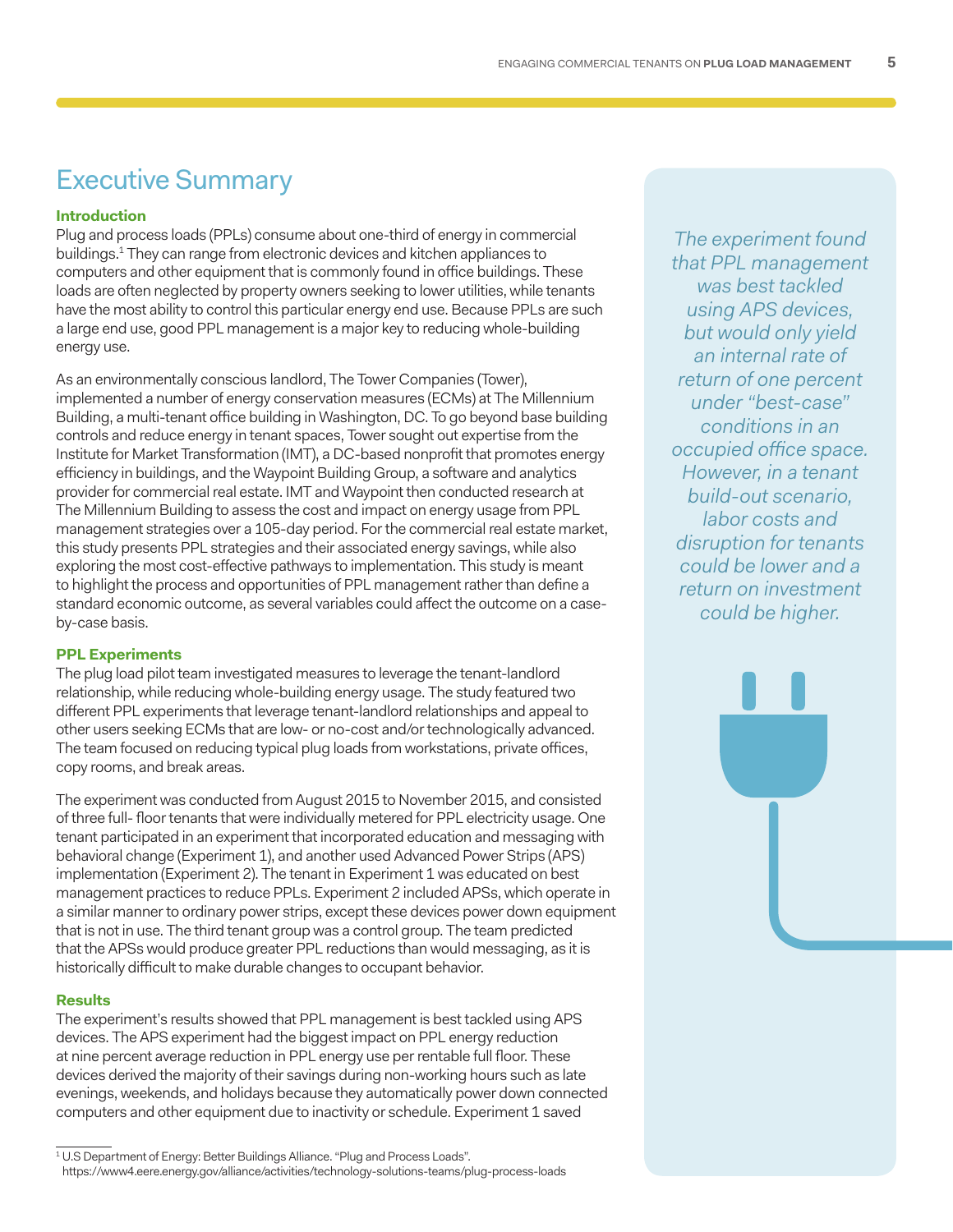*The experiment's initial uptake was dependent on the property's ability to get buy-in and interest from tenants and having an engaging and dedicated property management team.*  no energy as compared to the control. In fact, Experiment 1's floor experienced a one percent increase in daily PPL usage over the 105 days. The absence of savings may have resulted from a disconnect between the audience profile, a law firm, and the messaging technique used. The small PPL usage increase may have been due to random variation.

#### **Business Case**

Most property owners will take initiatives to manage PPLs only if it will produce an attractive internal rate of return (IRR). A proper analysis should account for as many benefits and costs as practical, including labor costs, impact on tenant satisfaction, and other factors influencing tenant retention. This analysis includes all labor costs, but did not quantify key intangible factors, including impacts on brand, tenant satisfaction, and tenant retention. If a hypothetical property owner's PPL management initiative were to yield improvements in these areas, then the owner's IRR could be higher than the IRRs calculated below.

In this experiment, messaging was the least expensive (less than \$2,000) option to implement for a full-floor tenant with 45 employees. But, it yielded no energy savings and cannot be recommended on the basis of this experiment. Including all labor costs and no incentives, the full APS experiment costs approximately \$6,000 for a floor serving 46 employees. APS prices vary greatly based on volume and incentives. A best case scenario, which includes coupling utility incentives with tenant-landlord cost sharing could lower this experiment's cost to approximately \$4,000, yielding an IRR of one percent.

This experiment involved tenants in an existing office space. The business case for a similar initiative at tenant build-out could be more attractive because the owner's labor costs and disruption for tenants would be lower. The reader should review this study's assumptions and calculations described in Appendix 4 and explore likely IRRs for their unique circumstances using **IMT's Excel spreadsheet**.

#### **Conclusion**

APSs were more effective at managing PPL end uses than messaging. To save energy, the experiment depended on an engaging and dedicated property management team to secure buy-in and interest from tenants. In all, this pilot achieved the landlord's main objectives of identifying a PPL control strategy that is both relatively easy to implement and impacts tenant energy use.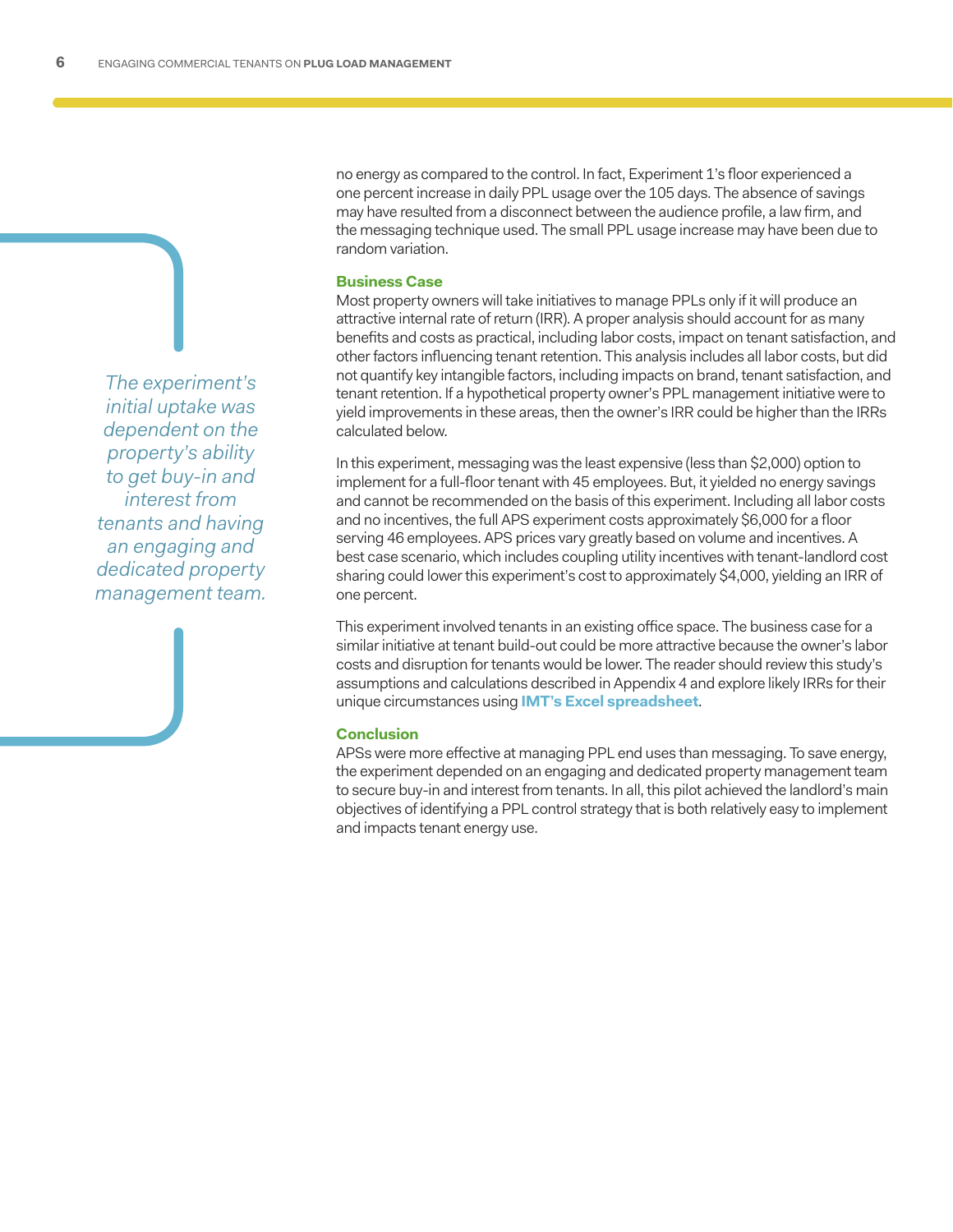## **Introduction**

According to the U.S. Department of Energy (DOE), plug and process loads (PPLs) consume about one-third of energy in commercial buildings. They can range from electronic devices and kitchen appliances to computers and other equipment that is commonly found in office buildings. PPLs are expected to increase by five percent in commercial office buildings between the years 2010 and 20252. These loads are often neglected by property owners and tenants seeking to lower utilities, while tenants have the most ability to control this energy end use. This study is designed to bring awareness to PPLs and the strategies on how to reduce them.

The Tower Companies (Tower) involvement in the experiment and their long-lasting client relationships were instrumental. Tower sought out expertise from the Institute for Market Transformation (IMT), a DC-based nonprofit that promotes energy efficiency in buildings, and the Waypoint Building Group, a software and analytics provider for commercial real estate for solutions to reduce plug and process load energy in their multi-tenant office building, The Millennium Building. As a recognized leader in the industry and an environmentally conscious landlord, Tower has already implemented a number of energy conservation measures (ECMs) at The Millennium Building and they have committed their portfolio to the DOE's Better Buildings Challenge to reduce both energy and water use 20 percent by 2020. The ECMs implemented to date include, but are not limited to, LEED and ENERGY STAR Certifications, an engaging real-time energy management program, green lease requirements, common area lighting upgrades, base building equipment and controls upgrades, solar photovoltaic roof arrays, and a building green team. The building owner had already achieved significant energy savings through these energy efficiency programs, but had a desire to go beyond base building control and green lease construction requirements to reduce additional wholebuilding energy through tenant office operations and behavior change. To achieve this goal, Tower recognized opportunities to reduce whole-building energy by focusing on tenant plug load use. With IMT and Waypoint's input, Tower sought to investigate:

- Which PPL management strategies would have the greatest impact on wholebuilding energy usage?
- What PPL management strategies are the most cost effective?
- Is the PPL management strategy easily replicable with more tenants or other buildings in their portfolio and other landlord's portfolios?

To address Tower's questions, the plug load pilot team investigated measures to leverage and to strengthen the tenant-landlord relationship to reduce wholebuilding energy use through PPL management. Tenants had the opportunity to reduce PPLs in their spaces via targeted strategies, decrease heat generated by PPLs, and lower operational costs. Unlike previous studies that focus on owneroccupied PPL management, this study empowered tenants and owners to work together to control PPLs in a mixed-tenant office environment. More importantly, it analyzed whether owner-occupied PPL strategies yield similar results in a mixed-tenant environment. The study featured two different PPL experiments to appeal to Tower and other users seeking ECMs that are low- or no-cost and/or technologically advanced. The study represents one building and its landlord's real-life experience of creatively using PPL management to improve whole-building energy efficiency over a short time period. For the commercial real estate market, this study presents PPL strategies and their associated energy savings, while also exploring the most cost-effective pathways to implementation.



**Figure 1:** The Millennium Build

#### **THE MILLENNIUM BUILDING**

The Millennium Building, 1909 K Street NW, is a multi-tenant commercial office building located in Washington, D.C.'s Golden Triangle Business District. The 240,000 square foot Class A office building was renovated in 1997 to be more energy efficient. The building has earned ENERGY STAR certification every year since 2010 and has a current score of 89 out of 100. The Millennium Building achieved LEED® certification in 2009 under the Existing Buildings v2.0 and received LEED Gold Re-certification in 2013 under EBOM v3. In 2015, the property received the Outstanding Building of the Year Ward in the Earth Building Category. The property is owned and managed by The Tower Companies.

#### **Sub-metering Plug Loads**

The owner had an existing submetering contract with Aquicore, an energy data analytics company, to meter several common area energy data and major HVAC end uses. For this experiment, Aquicore used its submetering technology to monitor energy consumption at the plug load level by isolating the low-voltage panels that are dedicated to the plug load on each floor. Aquicore's wireless, Internet of Things (IoT) sub-meters were deployed and gathering real-time data during the baseline and intervention periods of the experiment. Tenants were not disrupted as wireless meters do not require extensive hardwiring like traditional sub-meters.

<sup>&</sup>lt;sup>2</sup> U.S Department of Energy: Better Buildings Alliance. "Plug and Process Loads". https://www4.eere.energy.gov/alliance/activities/technology-solutions-teams/plug-process-loads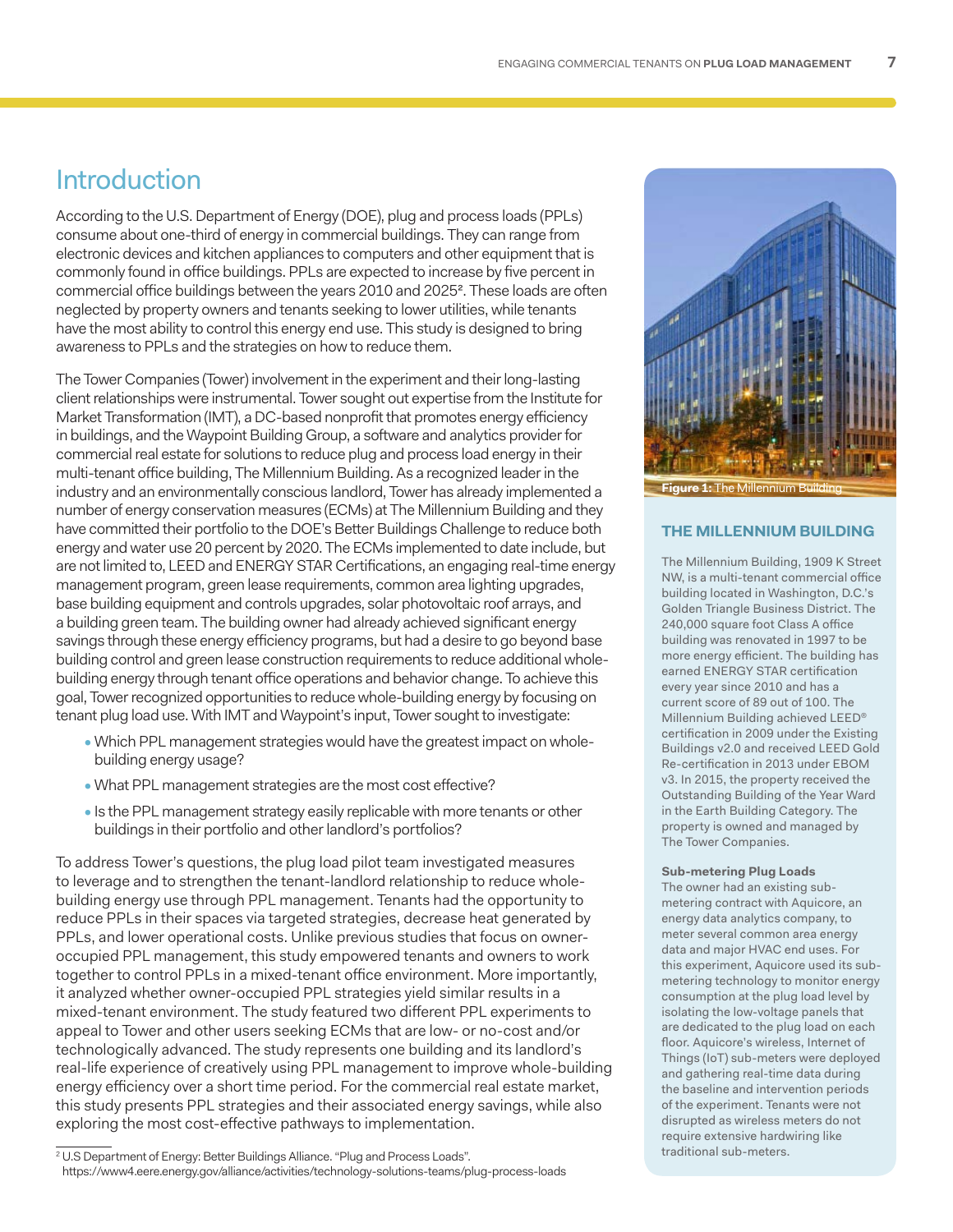#### **APS TIMELINE**

| <b>Experiment Feasibility Period (30 Days)</b> |                                                                  |  |  |
|------------------------------------------------|------------------------------------------------------------------|--|--|
| 8/18/2015                                      | <b>Building Surveyed for Likely</b><br>PPL Management Candidates |  |  |
| 9/1/2015                                       | Tenant Floor Surveyed for<br>Sub-Metering Capability             |  |  |
| 9/3/2015                                       | Tenant Asked to Participate in<br><b>PPL Experiment</b>          |  |  |
| 9/17/2015                                      | <b>Experiment Participants</b><br>Confirmed                      |  |  |

#### **Baseline Period (30 Days)**

| 9/18/2015 | Start Baseline Period                       |
|-----------|---------------------------------------------|
| 9/18/2015 | Sub-Meters Installed                        |
| 9/18/2015 | Team Tests APSs in<br>Management Office     |
| 10/1/2015 | Kick-off Meeting with Plug<br>Load Champion |
| 10/1/2015 | Team Tests APSs in<br>Management Office     |
|           | 10/14/2015 End Baseline Period              |

#### **Intervention Period (45 Days)**

|            | <b>Start Intervention Period</b>           |
|------------|--------------------------------------------|
| 10/15/2015 | Held Lunch & Learn                         |
|            | Install APS Occupants<br>Given Flyers      |
| 11/2/2015  | Conduct Night Audit APS<br>Troubleshooting |
|            | 11/19/2015 Installed Additional APSs       |
|            | 11/25/2015 Experiment Ends                 |

### PPL Experiments

The experiment explored two PPL management approaches tested on full-floor tenants. Three full-floor tenants were individually metered for PPL data. The selected tenants at the test building, The Millennium Building, included two law firms and a financial institution. The tenants were selected in part because they represented typical Washington, DC office worker's attitudes toward energy efficiency and because it was easy to wire tenant electrical panels for plug load readings. One tenant participated in an experiment that incorporated education and messaging with behavioral change (Experiment 1), and another used Advanced Power Strips (APS) technology (Experiment 2). APSs operate in a similar manner to ordinary power strips, except these devices power down equipment that is not in use. For more information on these devices, refer to Appendix A. The third tenant group was a control group. The active intervention participants were asked and agreed to be part of the experiment, while the control group was not aware of the experiment. The team predicted the APSs would experience a larger impact on PPL reduction than messaging, as technological intervention tends to be greater than human intervention.

The experiment was conducted over a 105-day period from August 2015 to November 2015. Experiment feasibility and planning was tackled over 30 days and included confirming tenant participation and plug load sub-metering capabilities. A baseline period was conducted over 30 days to gather data points for average PPL use in the three tenant floors. Sub-metering was provided by Aquicore with kilowatt data provided on 15-minute intervals. The intervention period with messaging and APSs lasted 45 days. Three full-floor tenants with roughly 19,000 square feet of rentable area and approximately 45 employees each participated (Table 1).

#### **TABLE 1: Square Footage, Employees and Operating Hours**

| <b>Experiment</b>           | <b>BOMA SF</b> | <b>Employees</b> | <b>Approx. Worker</b><br><b>Operating Hours</b> |
|-----------------------------|----------------|------------------|-------------------------------------------------|
| Messaging                   | 19.422         | 45               | $7/8$ am – $7$ pm                               |
| Control                     | 19,420         | 42               | $7/8$ am – $7$ pm                               |
| <b>Advanced Power Strip</b> | 18,780         | 46               | $9am - 7pm$                                     |

#### **APS Experiment**

A financial institution participated in the APS experiment. Studies have shown that APSs have the ability to reduce plug load energy usage by 48 percent per month<sup>3</sup>.

For this experiment, devices were chosen based on the DCSEU/ Vermont Energy Investment Corporation (VEIC) list of APS rebate-eligible products. Other device criteria included:

- Cost and Payback
- Safety
- Functionality
- User-Friendliness

<sup>&</sup>lt;sup>3</sup> U.S. General Services Administration Public Building Service. "Plug Load Control: Findings 03, September 2012".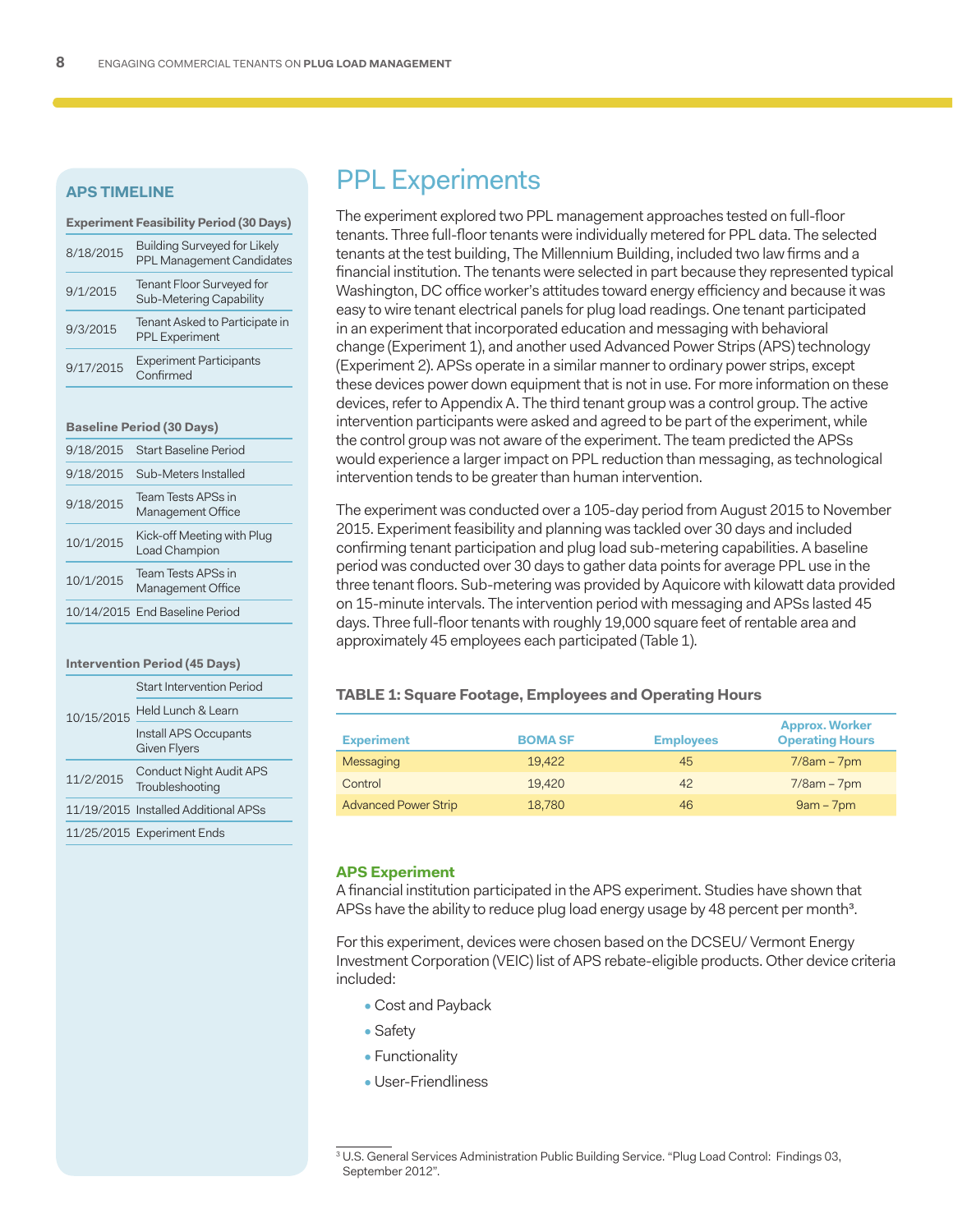TrickleStar's TS1301 and TS1304 products were used for the experiment as they satisfied the criteria addressed above. Timer and occupancy sensors were used as both products were the most hands-off for tenants for Tower Companies' buildingspecific applications. For information about these products, refer to APPENDIX 1. Tower's property management, IMT, and Waypoint teams inventoried PPLs via tenant space walk-throughs and installed advanced power strips. Also key to the experiment was a tenant liaison, also known as the "plug load champion" who facilitated communication between property management and the staff.

#### **Education & Messaging Experiment**

The tenant, a law firm, selected to participate in the Education & Messaging study and was educated on best management practices to reduce PPLs. The team developed educational materials and an engagement plan on simple, no-cost solutions to reduce PPLs for all staff at the law office. Like the other tenants included in the study, this tenant also had its PPL usage metered. Property management, IMT, and Waypoint teams managed the messaging techniques while a plug load champion managed communications between tenant and landlord.

For more details about the engagement techniques used in both experiments, see Figure 2 below:

#### **FIGURE 2: Methods of Engagement**

**Kick-off Meeting** Both experiments featured discussions with the plug load champion about the study's particulars and staff participation.

#### **Lunch & Learn** Each experiment held an informational session for staff to learn about the importance of plug load

usage reduction and how to lower their energy use through changing behaviors or APSs. Attendees received handouts on PPL solutions.

#### **Signage**

The team posted signage throughout the spaces reminding occupants to power down devices when not in use or how to use APSs properly.

### **Emails**

The team developed language for the plug load champions to disperse to their respective staff. The emails were tailored to each experiment and included gentle behavioral reminders or tips on how to use APSs.

#### **Pledge**

Occupants in the Education & Messaging Study were sent an email with a pledge to agree to follow five tips to reduce plug load energy use in their space. If 75 percent of the office signed the pledge, the office would receive a catered lunch.

#### **MESSAGING TIMELINE**

| <b>Experiment Feasibility Period (30 Days)</b>                     |  |  |  |
|--------------------------------------------------------------------|--|--|--|
| <b>Building Surveyed for Likely</b><br>PPL Management Candidates   |  |  |  |
| <b>Tenant Floor Surveyed for</b><br><b>Sub-Metering Capability</b> |  |  |  |
| Tenant Asked to Participate in<br><b>PPL Experiment</b>            |  |  |  |
| <b>Experiment Participants</b><br>Confirmed                        |  |  |  |
|                                                                    |  |  |  |

#### **Baseline Period (30 Days)**

| 9/18/2015 | Start Baseline Period                       |
|-----------|---------------------------------------------|
| 9/18/2015 | Sub-Meters Installed                        |
| 10/1/2015 | Kick-off Meeting with Plug<br>Load Champion |
|           | 10/14/2015 End Baseline Period              |
| 10/1/2015 | Team Tests APSs in<br>Management Office     |
|           | 10/14/2015 Fnd Baseline Period              |

#### **Intervention Period (45 Days)**

Held Lunch & Learn

10/15/2015 Installed Plug Load Signage

Provided flyers

10/26/2015 Email Pledge to Staff

11/2/2015 Conduct Night Audit

11/17/2015 Email Pledge Reminder

11/25/2015 Experiment Ends

#### **Anomalies**

During the experiment, certain data points were removed or re-calibrated during the data collection process. Other anomalies occurred due to office layout or installation. The issues are detailed in APPENDIX 3.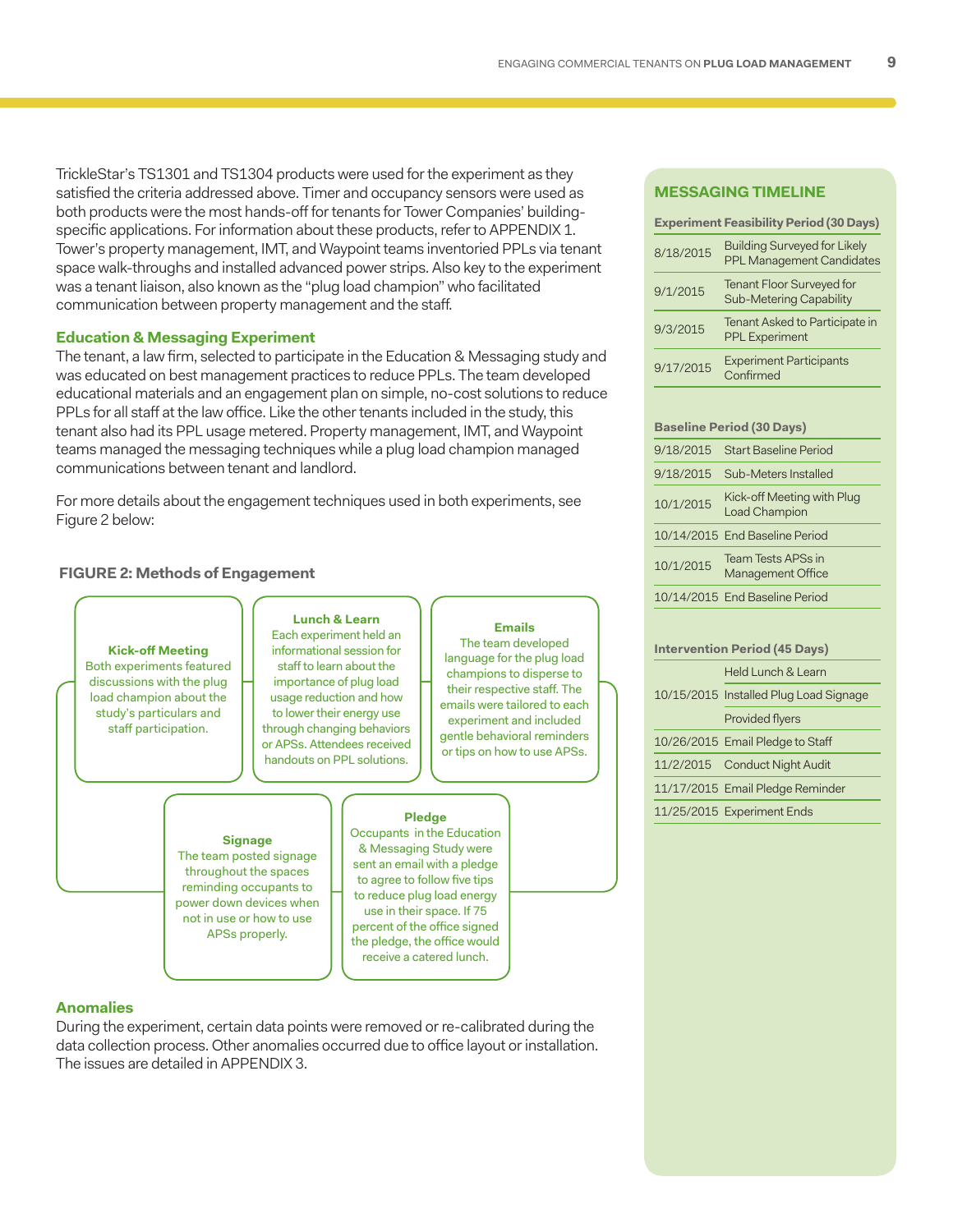### **Results**

The experiment's results showed that PPL management is best tackled using APS devices. The APS experiment had the biggest impact on PPL energy reduction. Through analysis of the data compared to the control, the team realized that messaging and incentives had virtually no impact on day-to-day PPL reduction, nor had an overall reduction impact.

#### **TABLE 2: Plug Load Study Results**

|                                                                  |                             | <b>Advanced Power Strips</b> |                                 |                             | <b>Messaging</b>    |                                 |                             | <b>Control</b>      |                                 |
|------------------------------------------------------------------|-----------------------------|------------------------------|---------------------------------|-----------------------------|---------------------|---------------------------------|-----------------------------|---------------------|---------------------------------|
|                                                                  | Pre-<br><b>Intervention</b> | <b>Intervention</b>          | <b>Percent</b><br><b>Change</b> | Pre-<br><b>Intervention</b> | <b>Intervention</b> | <b>Percent</b><br><b>Change</b> | Pre-<br><b>Intervention</b> | <b>Intervention</b> | <b>Percent</b><br><b>Change</b> |
| <b>Square Feet<sup>4</sup></b>                                   |                             | 18,780                       |                                 |                             | 19,422              |                                 |                             | 19,420              |                                 |
| <b>Occupants</b>                                                 |                             | 46                           |                                 |                             | 45                  |                                 |                             | 42                  |                                 |
| <b>Total PPL kWh</b>                                             | 3,121                       | 4,747                        |                                 | 3,470                       | 5,793               |                                 | 5,058                       | 8,423               |                                 |
| <b>Days</b>                                                      | 23                          | 38                           |                                 | 23                          | 38                  |                                 | 23                          | 38                  |                                 |
| <b>Average PPL kWh</b><br>use per day                            | 136                         | 125                          | $-8.6%$                         | 151                         | 152                 | 1.0%                            | 220                         | 222                 | 0.8%                            |
| PPL Watts per sq ft.<br>per day                                  | 7.23                        | 6.65                         | $-8.6%$                         | 7.77                        | 7.85                | 1.0%                            | 11.3                        | 11.4                | 0.8%                            |
| <b>PPLKWH</b> per<br>occupant per day                            | 2.95                        | 2.72                         | $-8.6%$                         | 3.35                        | 3.39                | 1.0%                            | 5.24                        | 5.28                | 0.8%                            |
| <b>Average Working</b><br><b>Hours PPL KWH</b><br>(M-F 700-1930) | 135                         | 127                          | $-6.1%$                         | 116                         | 118                 | 1.4%                            | 176                         | 175                 | $-1.0%$                         |
| <b>Average Non-Working</b><br>Hours PPL KWH (M-F)                | 39                          | 30                           | $-28.7%$                        | 56                          | 55                  | $-1.9%$                         | 85                          | 82                  | $-4.5%$                         |
| <b>Average Working</b><br>Day Usage PPL KWH<br>$(M-F)$           | 173                         | 157                          | $-10.5%$                        | 172                         | 173                 | 0.3%                            | 258                         | 256                 | $-0.7%$                         |
| <b>Average Non-Working</b><br>Day PPL KWH (S-S)                  | 65                          | 55                           | $-17.4%$                        | 111                         | 108                 | $-2.3%$                         | 149                         | 147                 | $-1.3%$                         |

#### **Analysis**

After reviewing the initial results, conclusions can be made about the effectiveness of each experiment's tactics. As mentioned earlier, the APS intervention proved to be the most effective in managing plug loads. These devices derive the majority of their savings during non-working hours such as late evenings, weekends, and holidays—29 percent for evening workdays and 17 percent for weekends—because they automatically power down connected devices due to inactivity (occupancy sensor power strips) or schedule (timer power strips). This trend becomes more evident when viewing average PPL use over the course of work day. The energy used during the APS experiment in Figure 3 shows the general decrease of energy use during the typical working day. Notice that the greatest reduction in kilowatts (1.9 kilowatts) occurred around 8:00 PM, an hour after the building's operating hours (7:00 AM–7:00 PM), which aligns with the early conclusion that APSs work most effectively during non-working hours.

<sup>4</sup> Square footage values are in Building Owners and Managers Association (BOMA) square feet.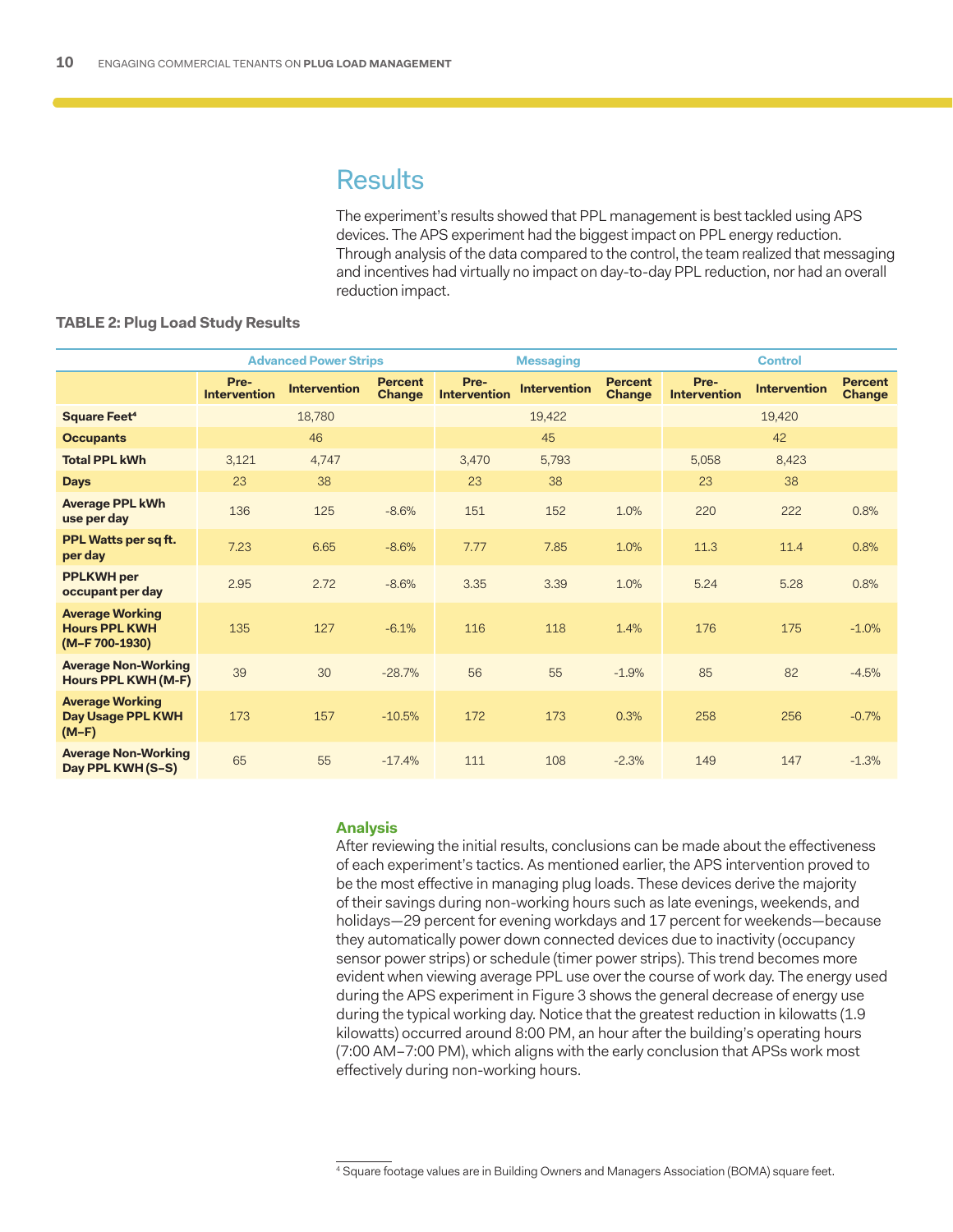

**FIGURE 3: APS- Average Rentable Floor Working Day Plug Load Usage**

The APS experiment results show a decrease in energy use intensity on an hourly basis, yet the messaging experiment shows no decrease in energy intensity. In fact, the results of the messaging experiment mirror the control results, which again demonstrate that the messaging experiment's energy reduction was nominal.

**FIGURE 4: Control- Average Rentable Floor Working Day Plug Load**



*APSs derive the majority of their savings during non-working hours such as late evenings, weekends, and holidays (29 percent for evening workdays and 17 percent for weekends).*



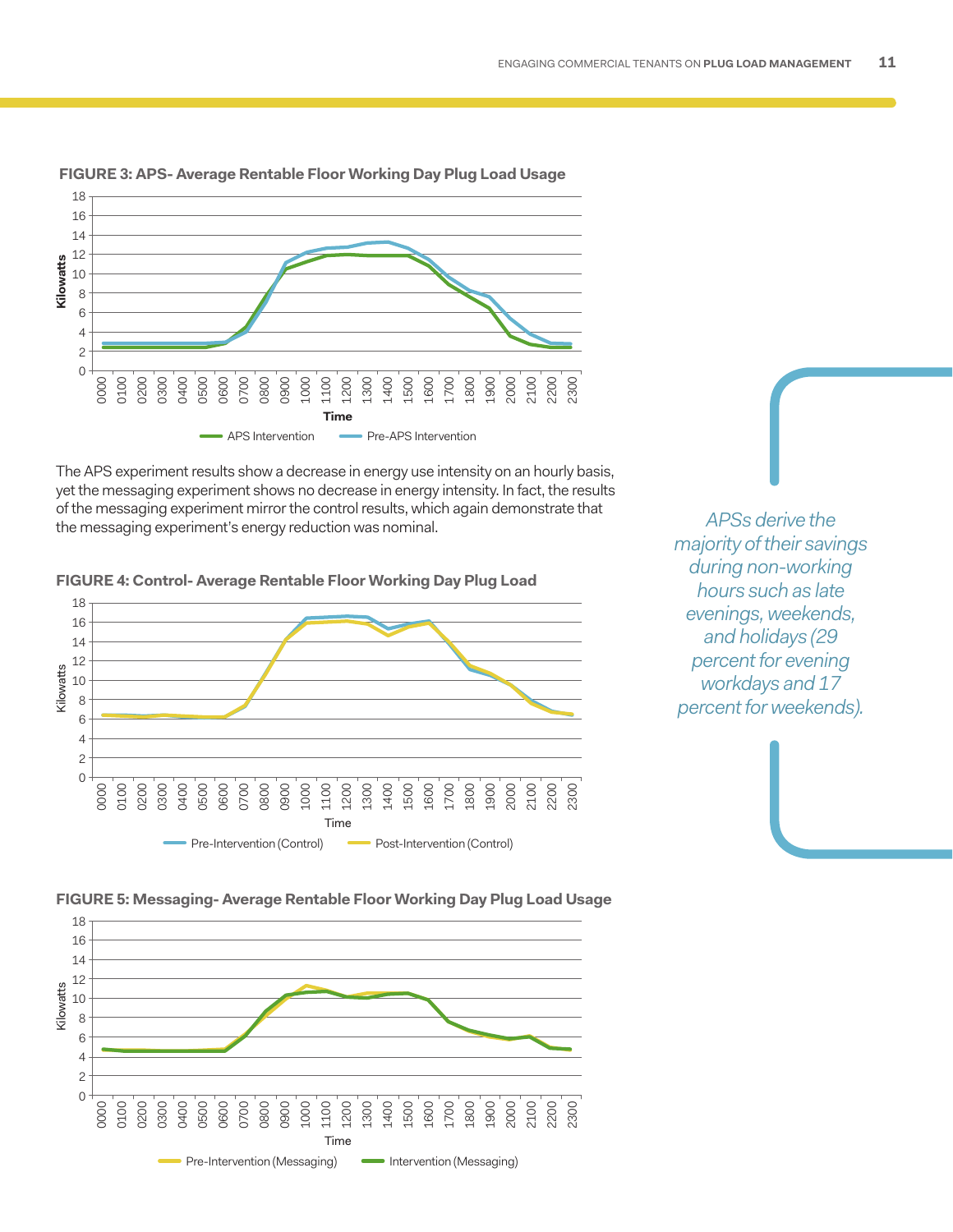*When each round of messaging technique is analyzed independently, it also becomes clearer that the methods were not effective at influencing human behavior.*

When each round of messaging technique is analyzed independently, it also becomes clearer that the methods were not effective at influencing human behavior. The only noticeable savings occurred during the first round of messaging. Most notably, during this period, weekend energy use decreased by eight percent when compared to the previous week's usage, representing that the occupants were mindful to turn-off devices before leaving for the weekend.

The subsequent messaging techniques (Pledge Incentives) saw slight increases in energy use. 22 percent of the occupants (10 occupants) had signed the plug load pledge, which was significantly short of the 75 percent response rate goal. The absence of savings may have resulted from a disconnect between the audience profile—a law firm, and the messaging technique used. The small PPL usage increase may have been due to random variation.

#### **TABLE 3: Short-Term Impact of Messaging Techniques**

|                                             |       |       | Trailing 7 Days 7 Days (KWH) Percent Change |
|---------------------------------------------|-------|-------|---------------------------------------------|
| Lunch & Learn, Signage, Handouts (10/15/15) |       |       |                                             |
| <b>Total KWH</b>                            | 1,068 | 1,056 | $-1.1%$                                     |
| Average KWH                                 | 153   | 151   | $-1.1%$                                     |
| <b>Working Day KWH</b>                      | 840   | 844   | 0.5%                                        |
| Working Day off hours KWH                   | 268   | 266   | $-0.8%$                                     |
| Weekends KWH                                | 228   | 211   | $-8.3%$                                     |
| Email Pledge to Staff (10/26/15)            |       |       |                                             |
| <b>Total KWH</b>                            | 1,045 | 1,081 | 3.3%                                        |
| Average KWH                                 | 149   | 154   | 3.3%                                        |
| <b>Working Day KWH</b>                      | 834   | 860   | 3.0%                                        |
| Working Day off hours KWH                   | 269   | 264   | $-1.9%$                                     |
| Weekends KWH                                | 211   | 221   | 4.5%                                        |
| Email Pledge Reminder (11/17/15)            |       |       |                                             |
| <b>Total KWH</b>                            | 1,045 | 1,084 | 3.6%                                        |
| Average KWH                                 | 149   | 155   | 3.6%                                        |
| <b>Working Day KWH</b>                      | 824   | 870   | 5.3%                                        |
| Working Day off hours KWH                   | 224   | 277   | 19.2%                                       |
| Weekends KWH                                | 221   | 214   | $-3.4%$                                     |

All told, plug load management with APSs yields an average savings of 11 kilowatt hours per day or a decrease of nine percent in plug load energy use per full floor rentable area. This result falls short of other publicized results such as the U.S. General Services Administration (GSA) study, which achieved 48 percent in plug load savings. One major difference between this study and the GSA study was this study measured all plug loads in the tenant space including computers, monitors, server rooms, refrigerators and commercial printers—while the GSA study only measured plug loads connected to APS devices such as laptops, monitors, and desk lamps. Other possible reasons that this pilot experiment less savings than GSA's study results include the experiment length, APS device choice, and experiment anomalies.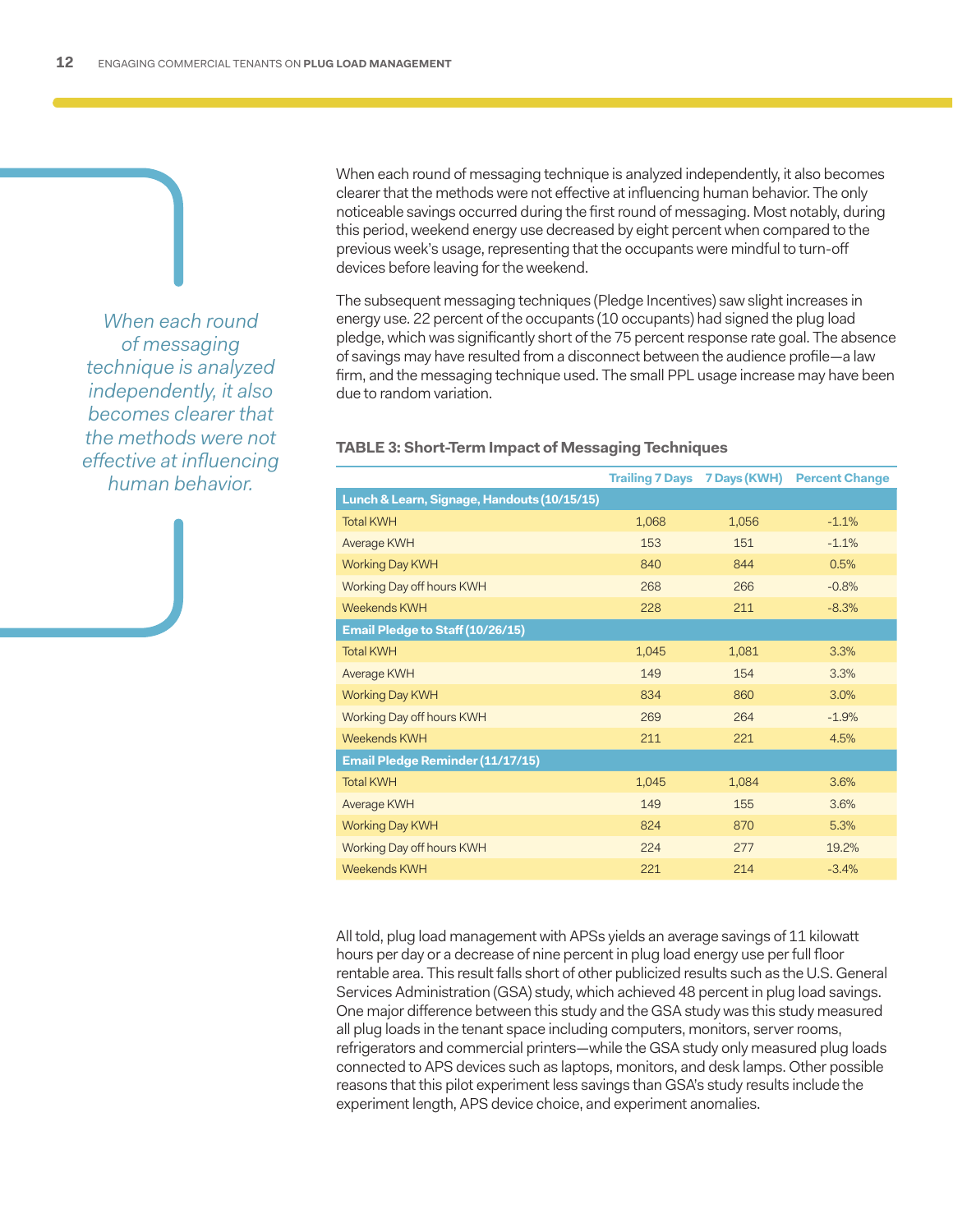### Recommendations

Based on the experiment team's experience, here are the recommendations and lessons learned that proved useful over the course of the experiment.

#### • *Start Planning Early*

When conducting a plug load study, consider length of experiment and time of year. Avoid times of year when the building is the least occupied, such as summer and holidays, which may skew results.

#### • *Survey Building for Plug Load Sub-metering*

Complete an inventory of electrical rooms to understand floor-by-floor wiring and electrical rooms as a first step to understanding the existing infrastructure in a building to prepare the building for plug load sub-metering.

#### • *Identify a Plug Load Champion*

Select an occupant in the tenant space that will champion the cause. This plug load champion should be someone who has interest in saving energy and is wellconnected to internal staff and can serve as the main contact point between tenants and property management.

#### • *Get Approval from Tenant Executive Staff*

With the plug load champion, present the energy conservation opportunity to the tenant's leadership team. Offer to allow the tenant to keep signage or APSs.

#### • *Educate Tenant Staff*

Demonstrate the value proposition of PPL management to tenant staff through a suite of educational techniques such as a lunch & learns, signage, reminder emails, and pledges.

#### • *Educate Property Management and Engineering Staff on PPL Management*

Ensure that all property management and maintenance staff understand how to install and troubleshoot APSs and are familiar with the layout of the tenant's space. If pursuing messaging, educate property management on best management practices for PPLs. Identify a point person or a management plug load champion for the building so they can coordinate with the tenant directly.

#### • *Conduct Installation during Off-Hours*

Cut down on lost occupant productivity time. If allowable, offer to complete the power strip or messaging installation during off-hours.

#### • *Select Appropriate APS devices for All Office Scenarios*

During the experiment, the experiment team found the timer power strip device was programmable only for a standard 24-hour day and could not be scheduled to accommodate different days of the week such as weekends and holidays. As a result, the timer power strips in the common areas needed to be reprogrammed prior to the weekend. If replicating the project, select APS devices that allow for more programmability and hands-off feasibility.

#### • *Adjusting Messaging Techniques*

The strategies used in the experiment focused on adjusting attitudes and increasing knowledge about PPL management and little on building relationships. According to *Fostering Sustainable Behavior5*, relationship building is the biggest influencer

<sup>5</sup> McKenzie-Mohr, Doug. *Fostering Sustainable Behavior: An Introduction to Community-based Social Marketing*. New Society Publishers: Gabriola Island, BC, Canada, 2011.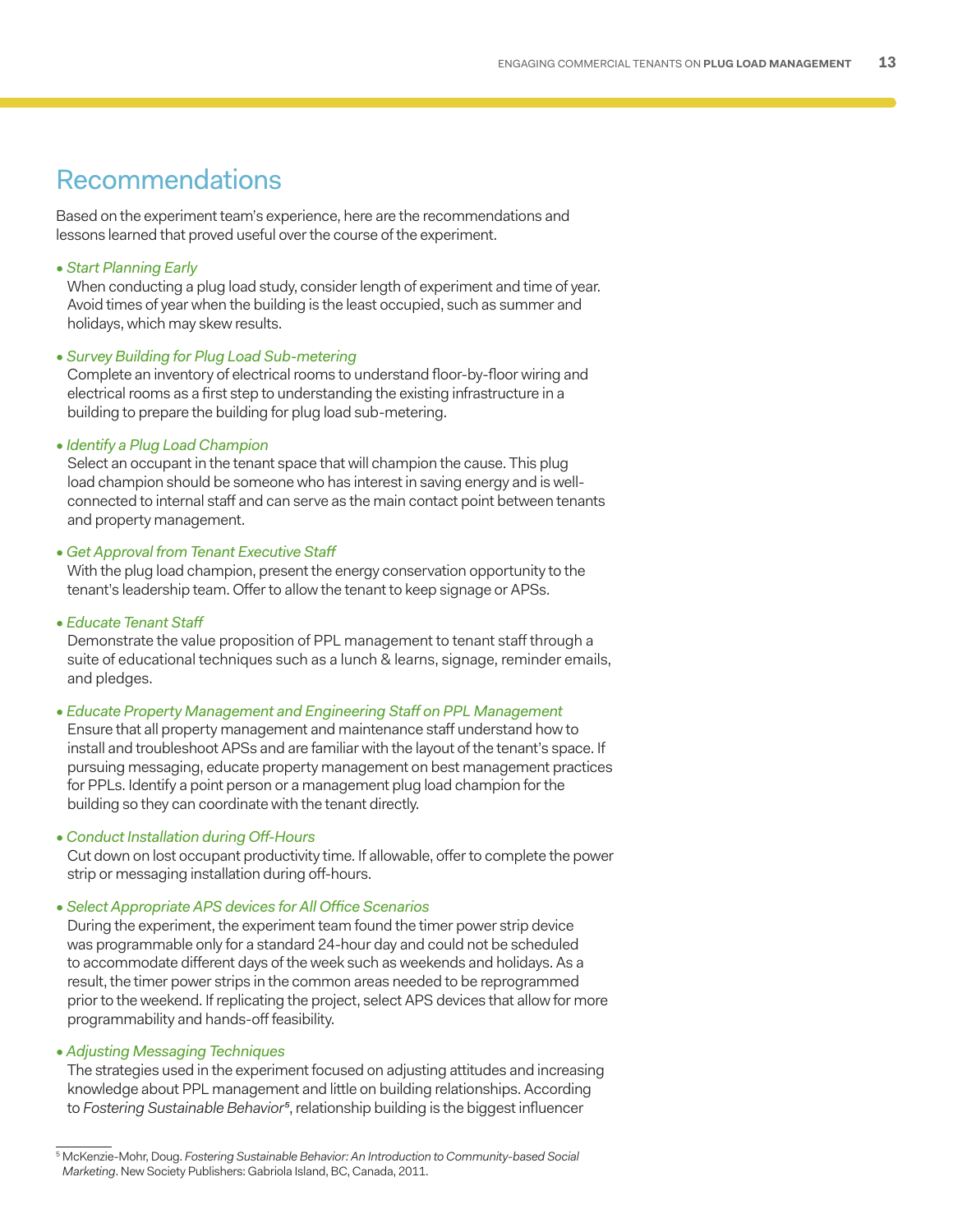when it comes to changing behavior. Interested owners should focus on developing messaging techniques that build relationships with multiple tenant stakeholders across varied levels in the tenant space.

#### • *Conduct Night Audits*

Early on, conduct a night audit to verify that messaging or APSs are functioning according to plan. After the night audit, meet with the plug load champion to discuss findings and troubleshooting techniques.

### Business Case

As established, PPL management with APSs is more effective than modifying behavior though messaging. To make this ECM scalable and practical for a wide range of property owners and tenants, it is important to understand the experiment team's return on investment and total cost of ownership for this pilot test.

Most property owners will take initiatives to manage PPLs only if it will produce an attractive internal rate of return (IRR). A proper analysis should account for as many benefits and costs as practical, including labor costs, impact on tenant satisfaction, and other factors influencing tenant retention. These analyses includes all labor costs, but did not quantify key intangible factors, including impacts on brand, tenant satisfaction and tenant retention.

#### **Messaging Experiment Cost**

While this experiment did not achieve any energy savings for this experiment, this PPL strategy is relatively easy to implement as equipment costs, management costs, and tenant productivity losses are much lower than the APS experiment. In this scenario, tenant time and productivity loss is estimated to be roughly \$1,052 per full floor-suite. To see the full financial breakdown of the messaging and APS experiments, please view Appendix 4.

| <b>Messaging</b>           | <b>Cost per Tenant Floor</b> |
|----------------------------|------------------------------|
| <b>Printing Expenses</b>   | \$34                         |
| Management Time            | \$1,190                      |
| <b>Graphic Designer</b>    | \$441                        |
| Catering for Lunch & Learn | \$250                        |
| <b>Total</b>               | \$1,912                      |

#### **TABLE 4: Cost to Implement Messaging**

#### **APS Experiment Cost**

To generate an estimate for the total cost to implement the APS experiment, the experiment team discovered bottom line costs hinged on two key variables:

- APS Cost: the APS cost is the most expensive line item and the price of each device can vary greatly from the listed manufacturer's suggested retail price (MSRP) especially when several devices are purchased in bulk. On average, the devices cost \$25-\$50. In fact, the experiment team paid 30 percent of the MSRP cost. Utility incentives and a cost sharing techniques can also bring this cost down.
- Staff Hours: The team faced some obstacles during the installation process. When the recommendations above are taken into account, staff hours could be trimmed significantly.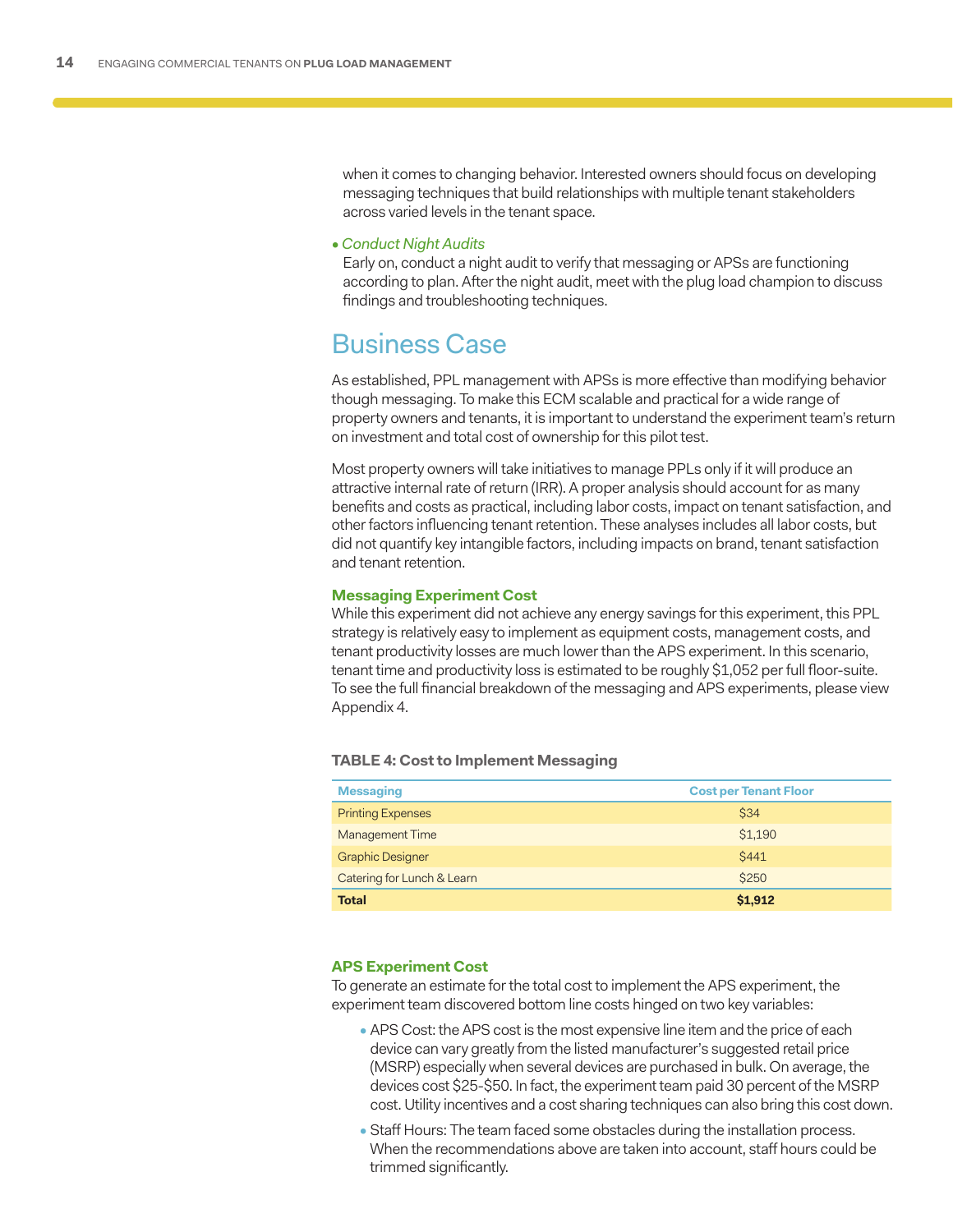Three scenarios, worst case, likely case, and best case, are modeled below based on varied APS cost scenarios. Tenant time and productivity loss is estimated to be roughly \$2,250 per full floor-suite.

#### *Worst Case Scenario: MSRP*

This scenario models the APS implementation cost at full-price and is the worst case scenario. In this worst-case scenario, the rate of return (ROI) is -7 percent and the payback period is approximately 15 years which exceeds the 10-year lifespan of the device by 150 percent.

#### *Likely Case Scenario: Utility Incentives*

If building owners wish to replicate this study in the District of Columbia, the APSs may be eligible for a \$20 rebate\*. These rebates reduce the cost of APSs down to the cost of a standard (non-advanced) power strip. Several other utilities across the country offer similar programs. This likely case scenario can achieve a ROI of -3 percent and has a payback period of approximately 12 years.

#### *Best Case Scenario: Utility Incentives + Expense Sharing*

In this scheme, a landlord uses the utility incentives and tenant expense sharing to lower costs and improve the ROI and payback period. To overcome the split incentive between landlord and tenants, both parties could commit to an energy savings sharing arrangement, whereby, the cost of APS installation is shared between parties and/ or savings are split between parties. This may depend on the agreed upon lease and operating costs structure.

In this example, the landlord agrees to cover the incremental cost of a tenant's APSs, while the tenant agrees to cover the remaining costs of the APSs. In this scenario, because typical power strips are approximately \$20 each, incentives are \$20 per strip, and APSs are \$40 each, when factored all together, the total cost of the APS effectively becomes \$0. This best case scenario yields a 1 percent return and a 10 year payback period.

The table below covers all three scenarios.

#### **TABLE 5: Cost to Implement APSs**

|                                      | <b>Worst Case</b> | <b>Likely Case</b> | <b>Best Case</b> |
|--------------------------------------|-------------------|--------------------|------------------|
| <b>APS Cost</b>                      |                   |                    |                  |
| APS Cost (MSRP)                      | \$2,119           | \$2,119            | \$2,119          |
| Utility Incentives                   |                   | $-$1,240$          | $-$1,240$        |
| <b>Cost Sharing</b>                  |                   |                    | $-$1,240$        |
| <b>APS Subtotal Total</b>            | \$2,119           | <b>\$879</b>       | \$0              |
| <b>Management Costs</b>              | \$3,145           | \$3,145            | \$3,145          |
| <b>Graphic Designer</b>              | <b>\$441</b>      | <b>\$441</b>       | <b>\$441</b>     |
| Miscellaneous                        | \$284             | \$284              | \$284            |
| <b>Total Experiment Cost</b>         | \$5,990           | \$4,750            | \$3,871          |
| <b>Average Annual Energy Savings</b> | <b>\$402</b>      | <b>\$402</b>       | <b>\$402</b>     |
| <b>ROI</b>                           | $-7%$             | $-3%$              | 1%               |
| <b>Payback</b>                       | 14.92             | 11.83              | 9.64             |
|                                      |                   |                    |                  |

*If building owners wish to replicate this study in the District of Columbia, the APSs may be eligible for a \$20 rebate\*.*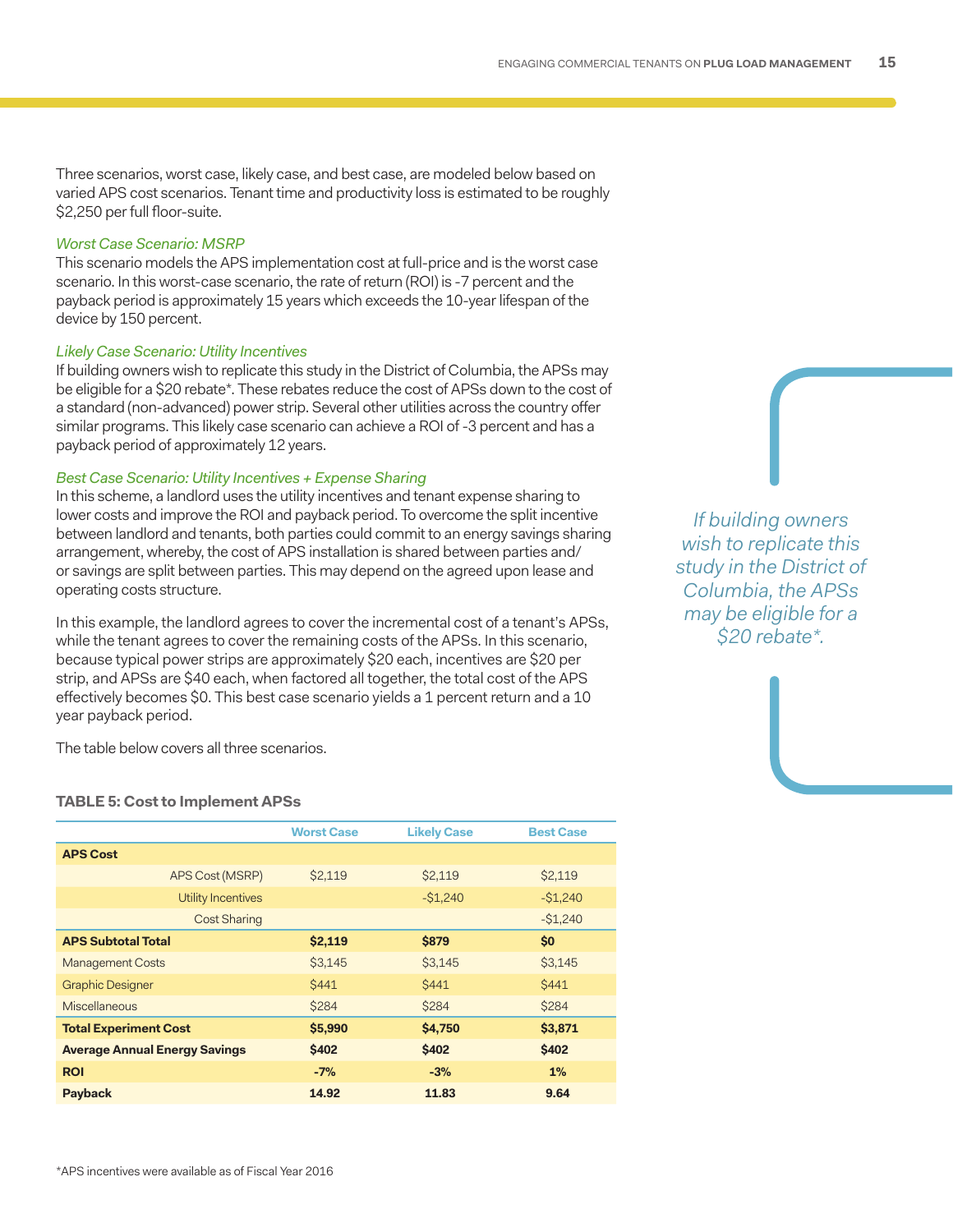*"The Tower Team learned a lot about implementing APSs in office spaces and how to be most effective when engaging with tenants to reduce energy."*

*—Eugenia Gregorio, Director of Corporate Responsibility, The Tower Companies*

#### **Other Considerations**

To earn a better return, lower overhead costs and shorten the payback period, tenant engagement and APS installation may be better implemented during tenant fit-out. Installation at tenant fit-out may be the ideal scenario for APSs from a financial and management productivity standpoint. In this scenario, this ECM would be added as a guideline in the lease agreement or included as part of tenant improvement allowance negotiations. For tenants considering this option, APS incentives and/or landlord costsharing can be less than or equal to the anticipated cost of new standard power strips.

The reader should review this study's assumptions and calculations described in Appendix 4 and explore likely IRRs for their unique circumstances using **IMT's Excel spreadsheet**.

## **Conclusion**

APSs were more effective at managing PPL end uses than messaging. Based on this study, on average, APSs reduced PPL energy usage by nine percent in office spaces versus the unpredictable messaging route. More importantly, the results of the study confirm that owners in mixed-tenant situations can achieve energy savings as other landlords in owner-occupied buildings like the GSA study. For owners in mixed-tenant situations like The Tower Companies, the key to PPL management success is gaining buy-in and interest from tenants and having an engaging and dedicated property management team.

While this pilot experiment's business case seems less desirable, APS costs and staff hours are the biggest variables that affected this experiment's bottom line. Commercial owners inspired by this experiment should complete their own sensitivity analysis to determine their particular business cases. For higher returns and shorter paybacks, sharing installation costs or pass-through savings with tenants can tip the owner's scale to making a PPL project an easier adoptable solution. In addition, owners in mixed-tenant situation can use local incentives, while following this experiment's lessons learned to yield better returns. Lastly, tenants and landlords can develop a viable business case by considering this ECM as a tenant improvement allowance upon tenant build-out.

In a short time period, the experiment achieved the landlord's main objectives of identifying a PPL control strategy that is both relatively easy to implement and impacts tenant energy use. With an extended timeline, the results of the study could achieve deeper APS energy savings or even energy savings from the messaging experiment. Messaging techniques could be altered to achieve deeper results. In future experiments, a tenant could pilot a combined messaging and APS intervention in effort to achieve deeper energy savings. Building upon the lessons learned, if the experiment scales, the experiment team anticipates less productivity losses and better returns on investment. The Tower Companies had this to say about their involvement:

*"The Tower Team learned a lot about implementing APSs in office spaces and*  how to be most effective when engaging with tenants to reduce energy. We were *very happy to contribute to a project that will be a wonderful resource for our company moving forward and for the industry as a whole."*

*—Eugenia Gregorio, Director of Corporate Responsibility, The Tower Companies*

In all, this study represents one landlord's experience leading the charge to test drive vetted solutions to PPL management.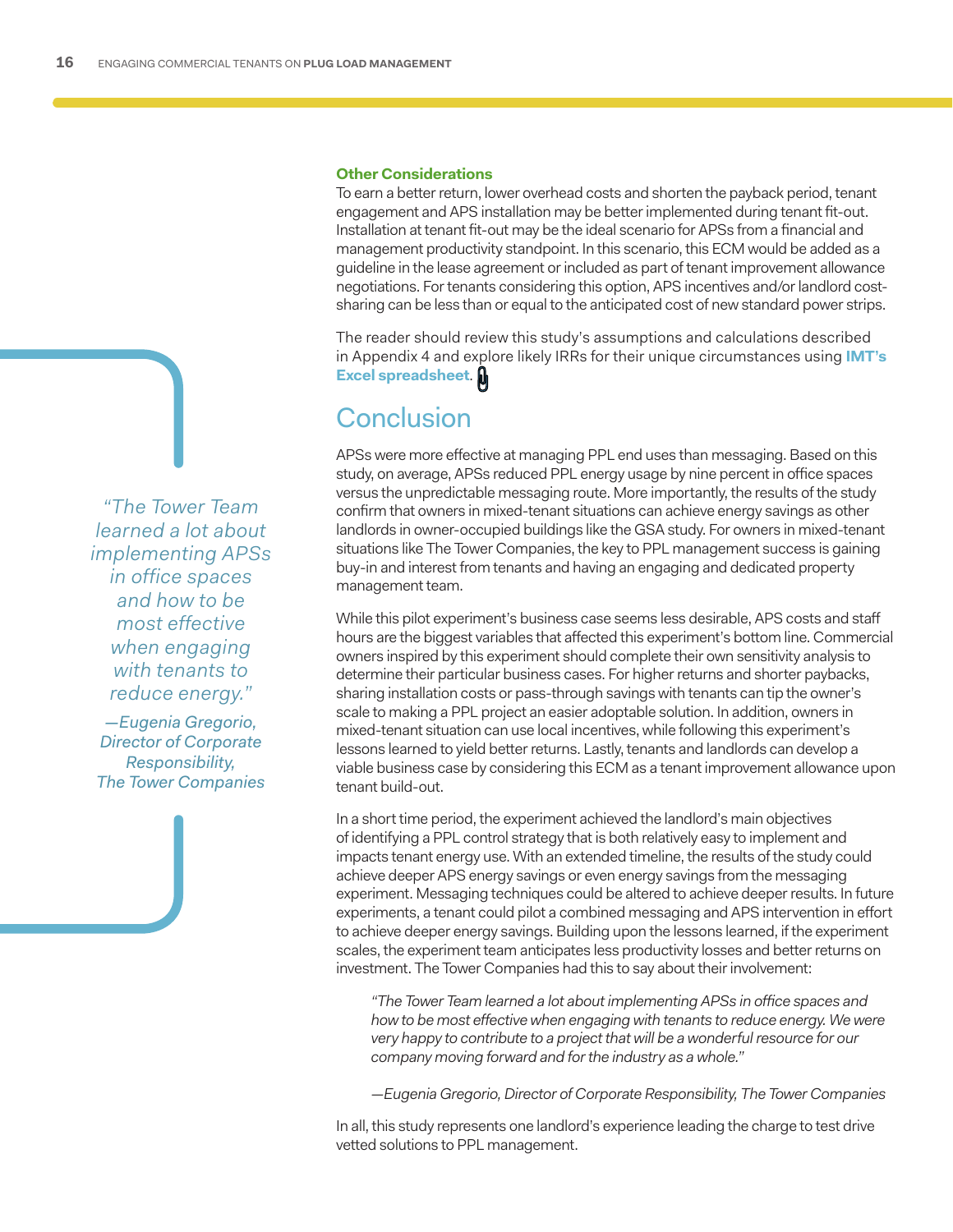### Appendix

#### **APPENDIX 1: APS Devices** *APSs Basics*

Unlike typical power strips, APSs have increased functionality to combat PPLs. All APSs have outlets that are designated as primary outlets, secondary outlets, and always-on outlets. Primary outlets act as the master outlet because it cuts off power to the secondary outlet when the primary outlet is turned off. In an office environment, computers and laptops are designated to primary outlets. Secondary outlets are the controlled outlet as these outlets are controlled by the primary outlet. When the primary outlet turns off, the secondary ones turn off automatically. Monitors, printers, and desk lamps are common secondary outlets found in an office situation. Lastly, always-on outlets are not controlled by the primary outlet and receive constant power. These outlets are reserved for critical devices such as landline phones, and miniature refrigerators.<sup>6</sup>

### **Type** Timer Power Strip TrickleStar TS1304 Motion Sensor Power Strip TrickleStar TS1301 **Functionality** These power strips automatically turn off outlets based on a pre-set schedule on the dial, determined by the management team who installs the APSs. These power strips are controlled by a motion sensor. After a pre-determined period of no activity in the room (e.g. 30 minutes), secondary outlets power down. **Location** Common areas Workstations

#### **APSs USED IN EXPERIMENT**

<sup>6</sup> National Renewable Energy Laboratory. "Advanced Power Strips (APS): How to Use in an Office Setting". http://www.nrel.gov/docs/gen/fy15/63800.pdf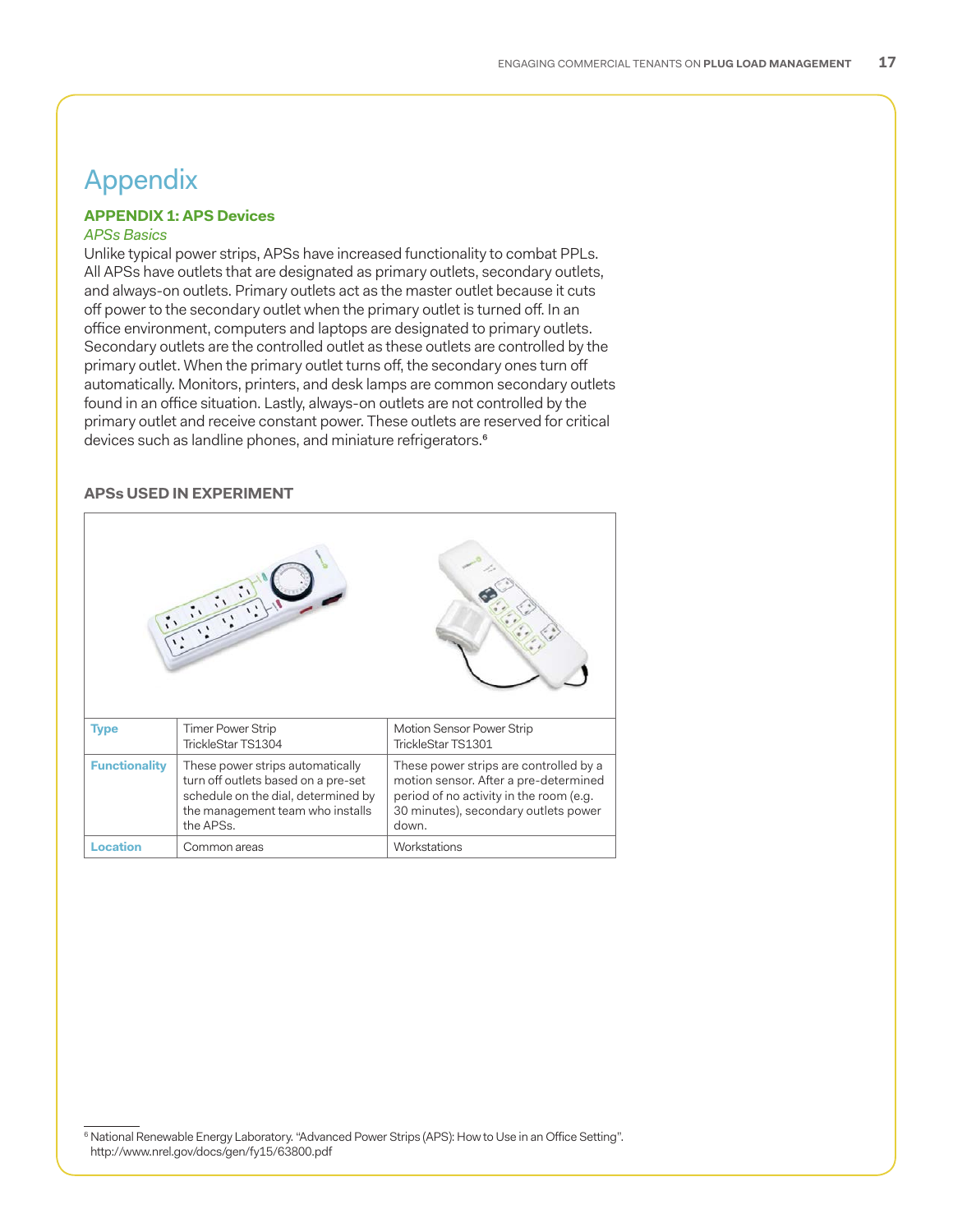#### **APPPENDIX 2: Tenant Education and Messaging** APS Informational Handout: Motion Sensor APS

#### HOW TO USE YOUR ADVANCED POWER STRIP (APS)

Each Advanced Power Strip (APS) has three outlet types for equipment with various electricity needs: 1. Control Outlet: Computer/Laptop



- Acts as the "control," or "master," outlet.
- Turns off the power to secondary outlets when the device connected to it is turned off/put to sleep and/or no motion is detected for 30 minutes, but it will NOT shut down your computer.
- Typically powers your computer's central processing unit because most other devices connected to the power strip at an office desk depend on your computer for their functionality.
- 2. Switched Outlets: Monitor/Printer/Phone Charger/Lamp/Speakers



- Act as the outlets "controlled" by the device plugged in to the control outlet and/or the motion sensor.
- When the device connected to the primary outlet is turned off, goes to sleep, or no motion is detected for 30 minutes, the power will automatically be shut off to the devices connected to the secondary outlets.
- 3. Always-On Outlet: Landline Phone/Clock-Radio



- Remains on all the time
- Not affected by the control outlet or the motion sensor.



#### Do's and Don'ts for your motion sensor APS

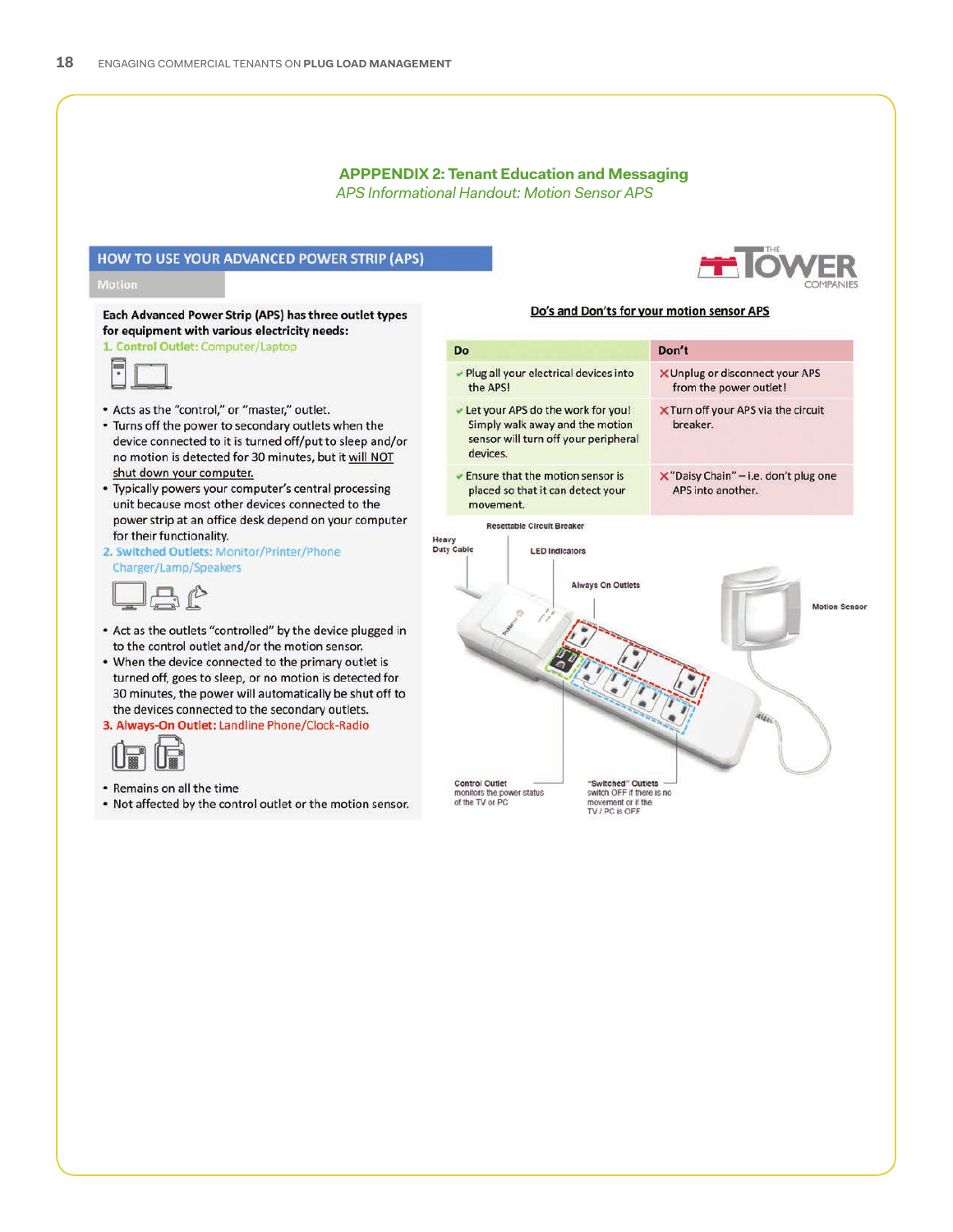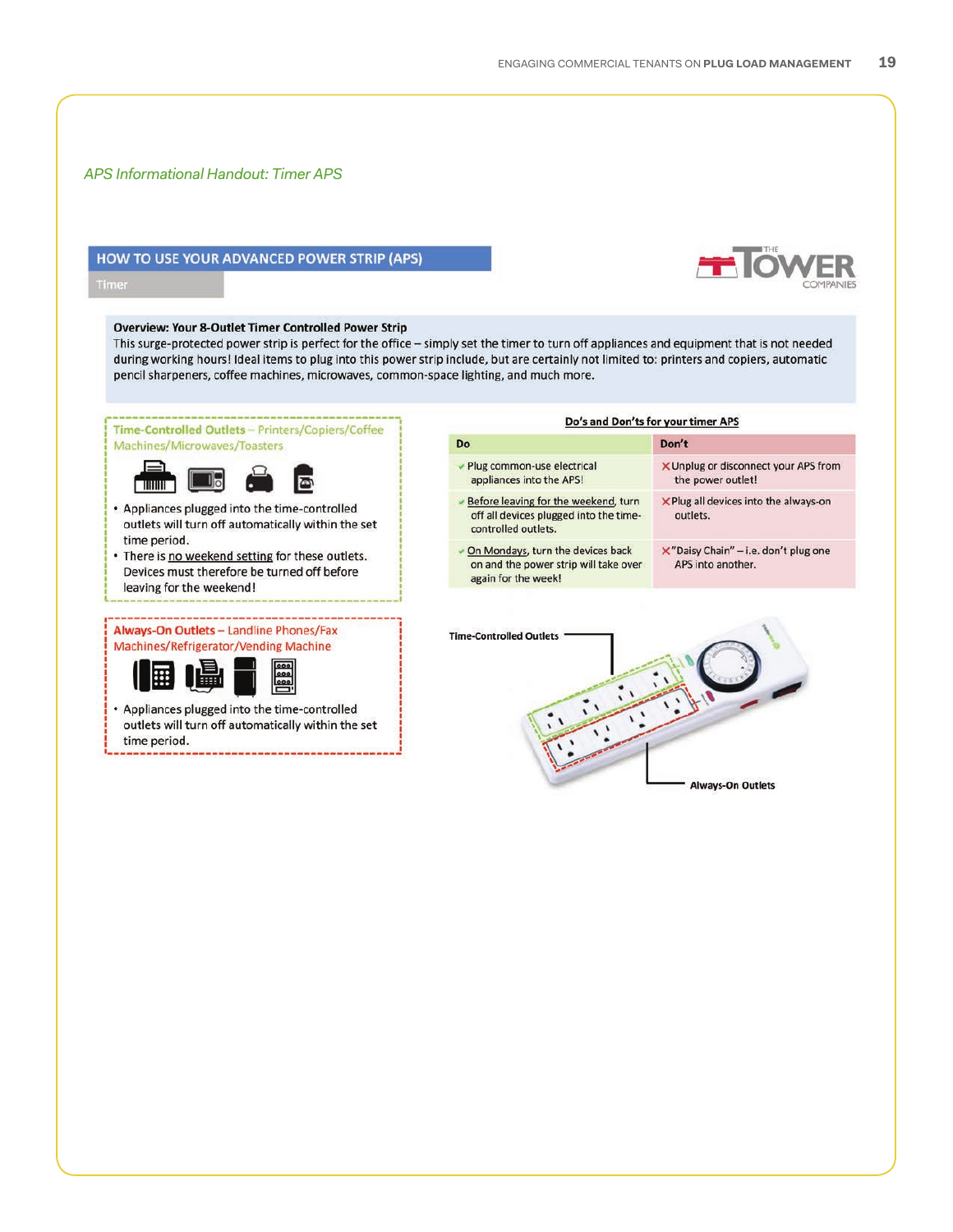**Messaging Information Handout** Posted in Common Areas and inserted in Occupant Mailboxes

### HELP SAVE ENERGY BY REDUCING YOUR OFFICE PLUG LOAD

#### **What Are Plug Loads?**

Any device that is plugged into the electrical system - that means anything with a plug, microwaves, computers, monitors, lamps, printers, and much more.



#### **Why Care About Plug Loads?**

According to the EPA and the US EIA, plug loads can account for up to 30% of the average office building's electrical usage.

- Each year, plug loads from office buildings equal the GHG emissions from 48.2 million cars!
- By 2035, plug loads will constitute the majority of U.S. electricity use.
- A 47% reduction in plug loads is equivalent to saving the power output of all U.S. nuclear power plants, or all Middle Eastern oil imports.

#### Top 5 Tips to Help You Reduce Your Plug Load



Before leaving the office...

- 1. Unplug your phone charger!
- 2. Turn off your monitor and computer!
- 3. Unplug all small electronics (e.g. radios, pencil sharpeners, calculators, etc.)
- 4. Turn off task lighting (e.g. small desk lamps)
- 5. Turn off common area electronics (e.g. printers, coffee machines, toasters, etc.)



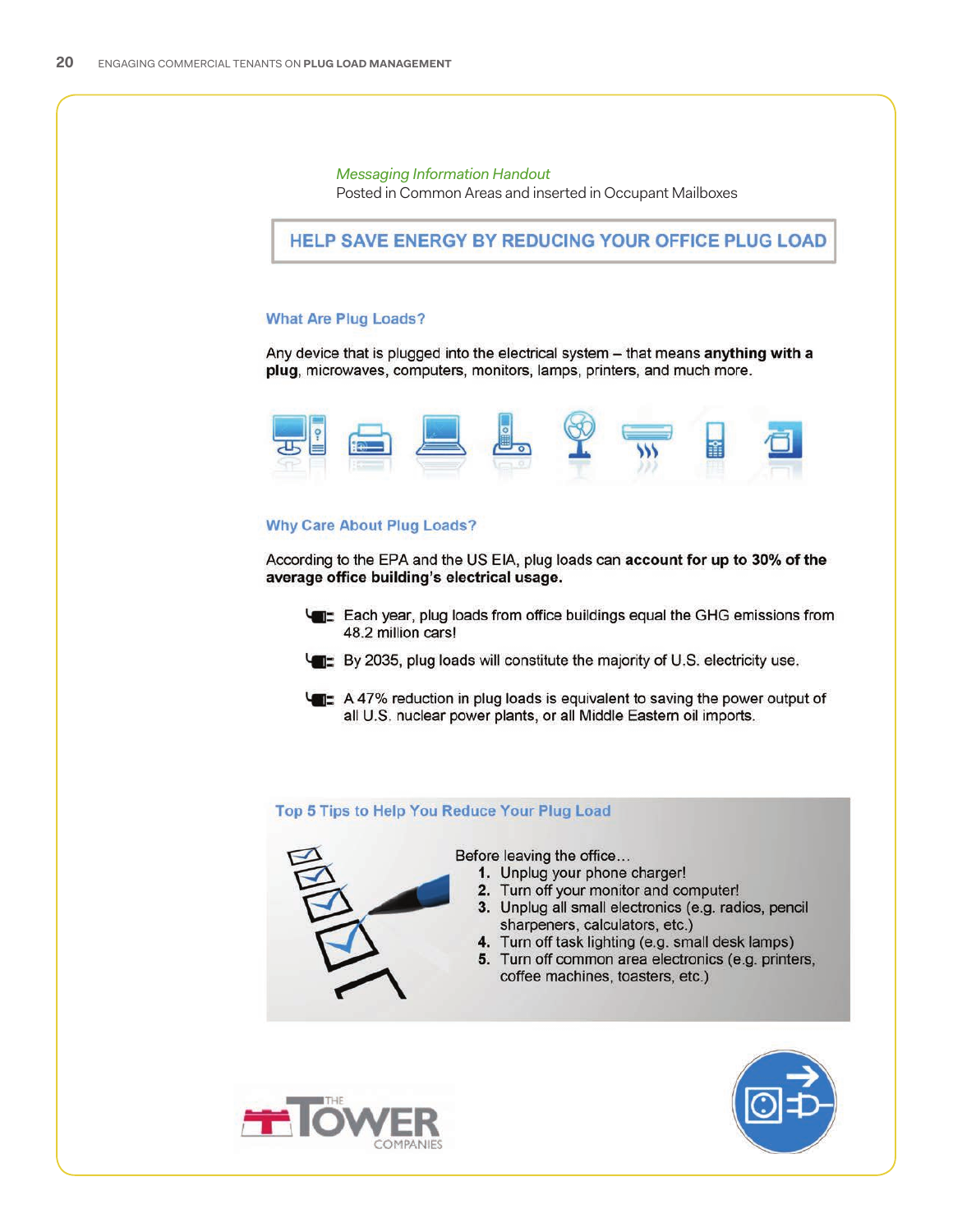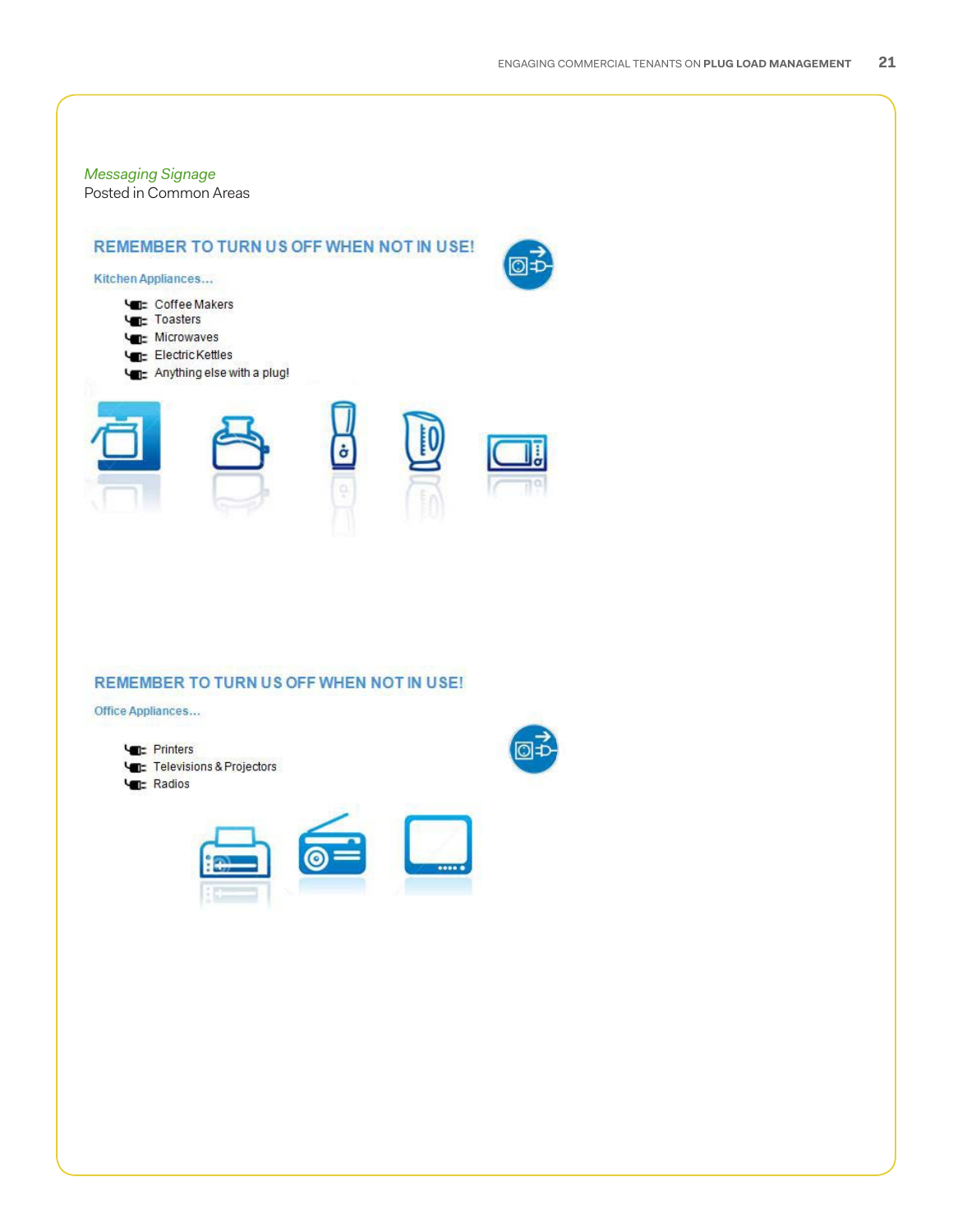#### **Internet Pledge for Messaging Experiment** Emailed to Occupants

### Plug Load Pledge

#### Throughout the next month, I pledge to...

(Select how you will help to reduce plug load and thereby reduce energy usage)

- Unplug my phone charger whenever I'm not using it
- Turn off my monitor and computer when I leave work
- Unplug small electronics when not in use (radio, pencil sharpener, etc.)
- Turn off all task lighting and unplug when not in use

Unplug and/or turn off common area electronics when not in use (printers, coffee machines, toasters, etc.)

#### **Your Name**

#### **Your Email Address**

Submit

Never submit passwords through Google Forms.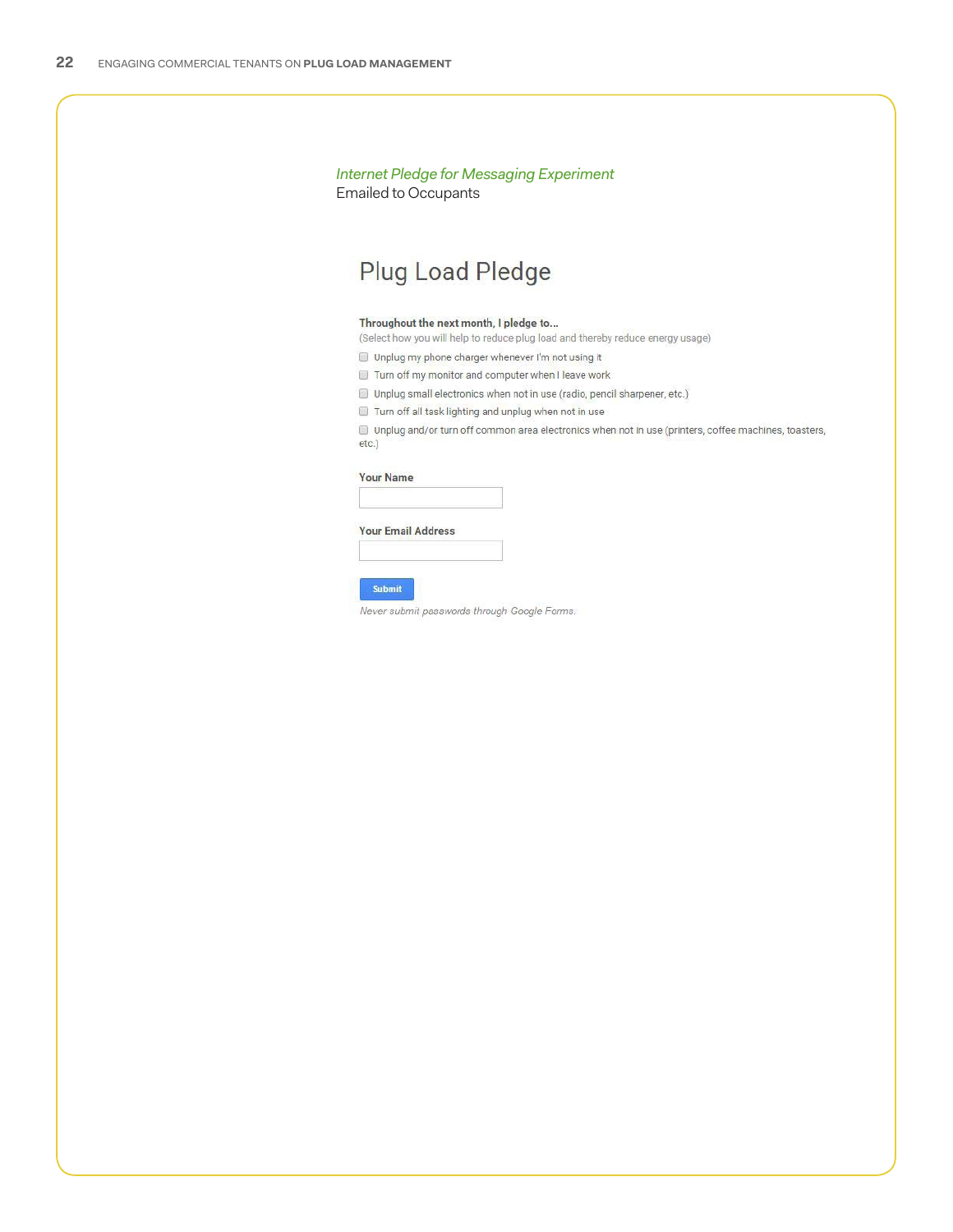#### **APPENDIX 3: Anomalies**

#### *Holidays & Low Occupancy Days*

The following holidays and low-occupancy days were noted and removed from the data collection process.

| <b>Baseline Period</b>                               |                              |  |  |  |
|------------------------------------------------------|------------------------------|--|--|--|
| 9/23/2015                                            | Pope Francis's Visit to D.C. |  |  |  |
| 9/24/2015                                            | Pope Francis's Visit to D.C. |  |  |  |
| 10/12/2015<br>Columbus Day                           |                              |  |  |  |
| <b>Intervention</b>                                  |                              |  |  |  |
| APS and messaging administered mid-day<br>10/15/2015 |                              |  |  |  |
| 11/2/2015                                            | Teacher work day             |  |  |  |
| 11/11/2015                                           | Veteran's Day                |  |  |  |
| 11/16/2015                                           | Road closure                 |  |  |  |

#### *Daylight Savings Time*

Daylight Savings Time was November 1, 2015. October 31, 2015 had 25 hours. To account for the anomaly, that day's kilowatt hours were averaged over a 24-hour period.

The timer APSs, manually set to specific office work schedules, also needed to be adjusted manually after daylight savings time to account for the 1-hour change. This motivated certain occupants to override the APSs and plug the devices into the "always on" outlet instead of the "secondary" outlets. The management team identified and corrected this during the mid-experiment Night Audit.

#### *Devices Not in Study*

During the APS installation process, some workstations, printers and appliances were not connected to APSs. These reasons included:

- High-voltage, high-volume printers, where the power draw was too high for APSs (two count)
- Refrigerators, where the power draw was too high for APSs (one count)
- Vending machines, where the power draw was too high for APSs (one count)
- Workstations where the occupant opted out of the experiment (one count)
- Workstations where furniture configuration created disruption (three count)

#### *APS Device Malfunctions*

Over the course of the experiment, two APSs malfunctioned. The secondary outlets failed to operate properly due to malfunctioning motion sensors. At two workstations, computers were plugged into the control outlet and desk lamps and monitors were placed into the secondary outlets. The desk lamps and monitors failed to power on when the computer was turned on. When notice of these malfunctions occurred, the power strips were first troubleshooted by re-setting the APSs, and if that did not solve the problem, they were replaced with new APSs.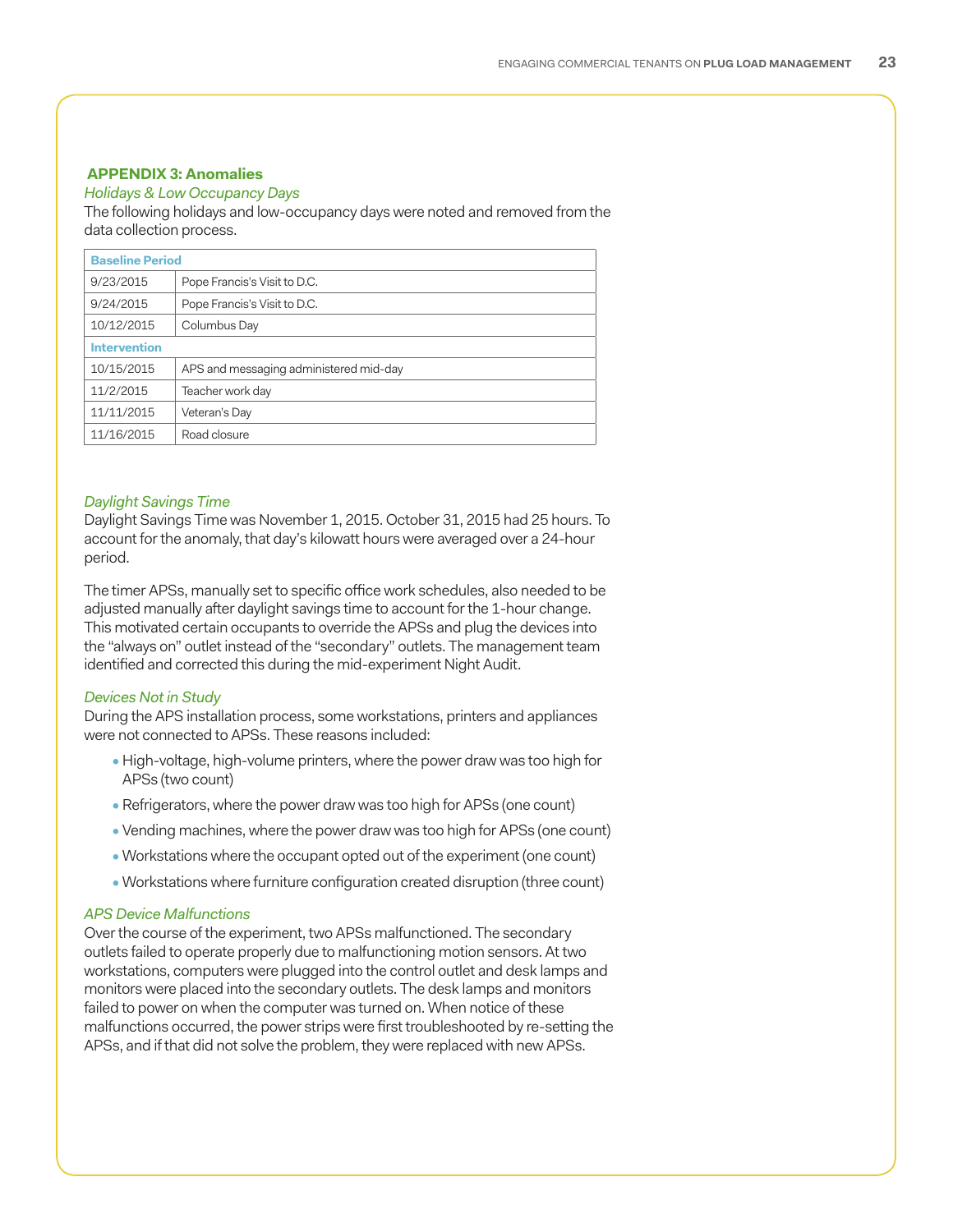### **APPENDIX 4: Business Case**

*Messaging Experiment*

| <b>Tenant Floor</b>                   |                  |          |              |
|---------------------------------------|------------------|----------|--------------|
|                                       | <b>Messaging</b> |          |              |
|                                       | No./Hours        | Rate     | <b>Total</b> |
| Management Time <sup>7</sup>          |                  |          |              |
| Property Manager (2)                  | 10               | \$29.92  | \$299        |
| Day Porter (1)                        | 0.5              | \$16.45  | \$8          |
| Sustainability Director (1)           | 15               | \$55.11  | \$827        |
| Engineer (4)                          | $\overline{c}$   | \$27.92  | \$56         |
| Subtotal                              | 27.5             |          | \$1,190      |
| Miscellaneous                         |                  |          |              |
| Catering                              | $\mathbf{1}$     | \$250.00 | \$250        |
| Printing Expenses                     | 150              | \$0.01   | \$1          |
| Lamination                            | 11               | \$3.00   | \$33         |
| Subtotal                              | 162              |          | \$284        |
| Consultant                            |                  |          |              |
| Graphic Designer/Intern(1)            | 20               | \$22.07  | \$441        |
| Subtotal                              | 20               |          | \$441        |
| <b>Total</b>                          |                  |          | \$1,916      |
| Tenant Productivity Loss <sup>8</sup> |                  |          |              |
| <b>Tenant Down Time</b>               | 44               | \$40.82  | \$1,796      |
| <b>Executive Secretary</b>            | 5                | \$26.69  | \$133        |
| Subtotal                              | 49               |          | \$1,930      |
|                                       |                  |          |              |
| Savings Per Day KWH<br>$-1.58$        |                  |          |              |

| Savings Per Day KWH         | $-1.58$    |  |  |
|-----------------------------|------------|--|--|
| Savings Per Day \$          | \$ (0.17)  |  |  |
| Savings Per Year            | \$ (63.44) |  |  |
|                             |            |  |  |
|                             |            |  |  |
| <b>Messaging Experiment</b> |            |  |  |
| <b>IRR</b>                  |            |  |  |

| <b>Messaging Experiment</b> |          |  |
|-----------------------------|----------|--|
| IRR.                        |          |  |
| Payback Period (Years)      | $-30.20$ |  |

 $7$  For the messaging experiment, management time was used to print and distribute educational materials, and educate tenants on PPL best management. *U.S. Bureau of Labor Statistics*.

<sup>&</sup>lt;sup>8</sup> The team estimated that one-half hour per occupant (45 occupants \$40.82/hr.) was used to attend the Lunch and Learn, while the Plug Load Champion (Executive Secretary) used 5 hours toward the project (\$26.69/hr.). *U.S. Bureau of Labor Statistics.*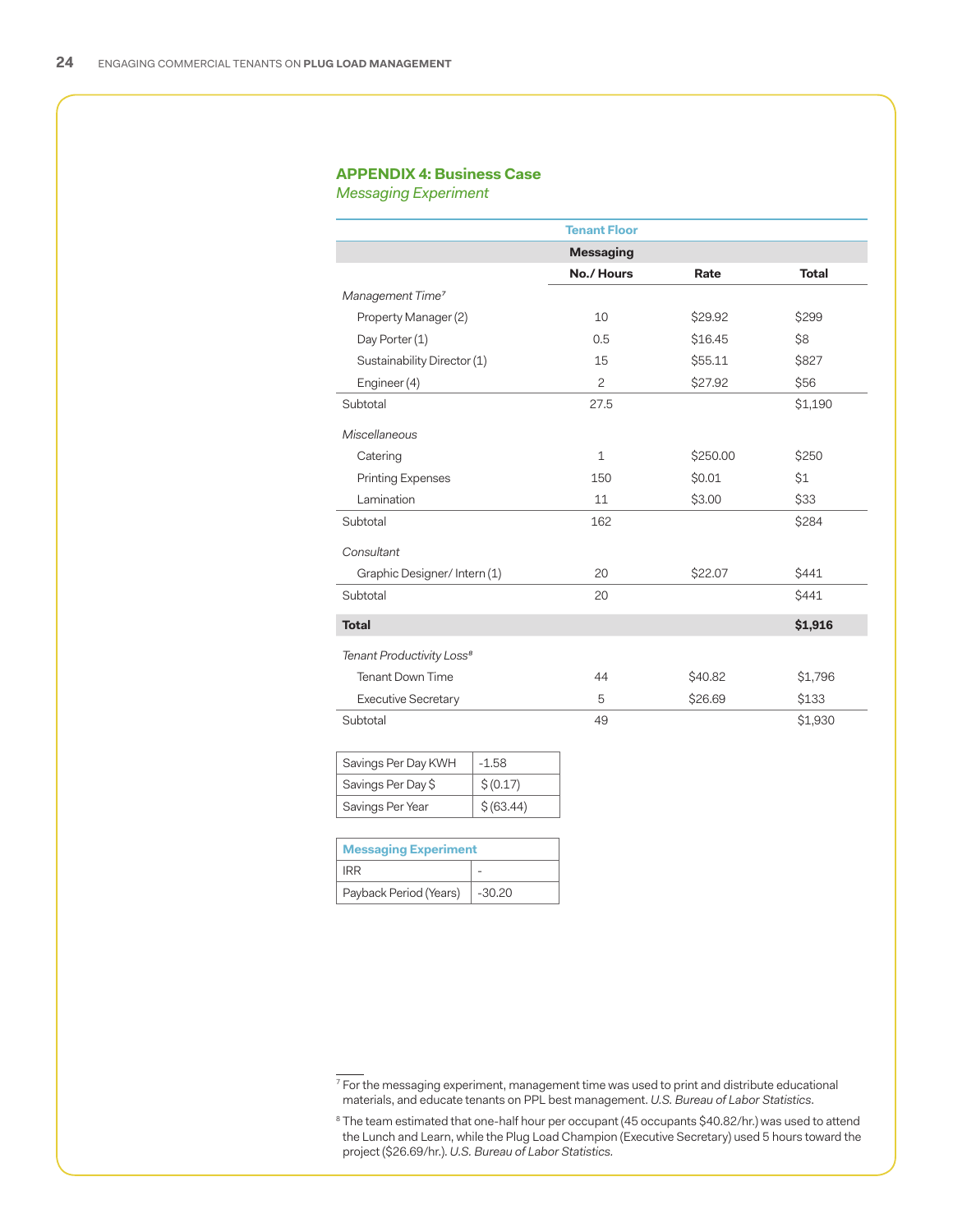### *APS Experiment*

|                               | <b>Tenant Floor</b>   |               |              |
|-------------------------------|-----------------------|---------------|--------------|
|                               | <b>APS Experiment</b> |               |              |
|                               | No./Hours             | Rate          | <b>Total</b> |
| <b>Least Economical Case</b>  |                       |               |              |
| APS Experiment <sup>9</sup>   |                       |               |              |
| Timer Power Strips (MSRP)     | 12                    | \$29.99       | \$360        |
| Occupancy Power Strips (MSRP) | 44                    | \$39.99       | \$1,760      |
| Subtotal                      | 56                    |               | \$2,119      |
| Management Time <sup>10</sup> |                       |               |              |
| Property Manager (2)          | 25                    | \$29.92       | \$748        |
| Sustainability Director (1)   | 35                    | \$55.11       | \$1,929      |
| Day Porter (1)                | 3                     | \$16.45       | <b>\$49</b>  |
| Engineer (4)                  | 15                    | \$27.92       | \$419        |
| Subtotal                      | 78                    |               | \$3,145      |
| Miscellaneous                 |                       |               |              |
| Catering                      | 1                     | \$250.00      | \$250        |
| Printing Expenses             | 150                   | <b>\$0.01</b> | \$1          |
| Lamination                    | 11                    | \$3.00        | \$33         |
| Subtotal                      | 162                   |               | \$284        |
| Consultant                    |                       |               |              |
| Graphic Designer/Intern(1)    | 20                    | \$22.07       | \$441        |
| Subtotal                      | 20                    |               | \$441        |
| <b>Total</b>                  |                       |               | \$5,990      |

 $^{\rm 9}$  Each occupant was given one occupancy sensor power strip and the common area devices were covered by 12 timer power strips.

<sup>10</sup> The property management staff helped install troubleshoot and coordinate the APS experiment with its tenant. *U.S. Bureau of Labor Statistics.*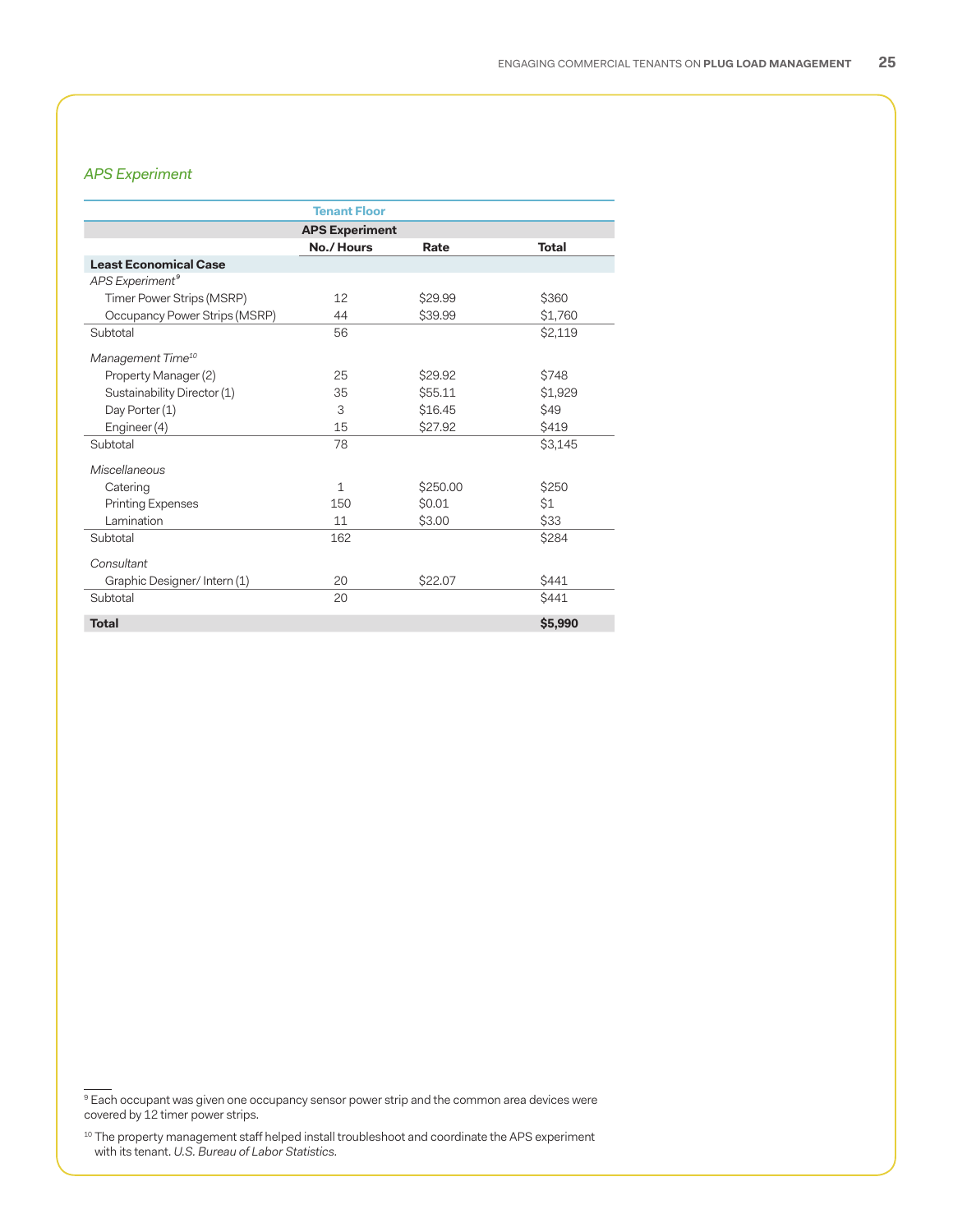|                                          |            |       | No./Hours            | Rate                              | <b>Total</b> |
|------------------------------------------|------------|-------|----------------------|-----------------------------------|--------------|
| <b>Likely Economical Case</b>            |            |       |                      |                                   |              |
| Tenant Incremental Payment               |            |       |                      |                                   |              |
| Power Strips <sup>11</sup>               |            |       | 62                   | $$$ (20.00)                       | \$(1,240)    |
| Subtotal                                 |            |       | 62                   |                                   | \$(1,240)    |
| <b>Total Incremental Cost</b>            |            |       |                      |                                   | \$4,750      |
| <b>Best Economical Case</b>              |            |       |                      |                                   |              |
| APS Incentives <sup>12</sup>             |            |       |                      |                                   |              |
| <b>Timer Power Strips</b>                |            |       | 12                   | \$(20.00)                         | $$^{(240)}$  |
| Occupancy Power Strips                   |            |       | 50                   | $$$ (20.00)                       | \$(1,000)    |
| Subtotal                                 |            |       | 62                   |                                   | \$(1,240)    |
| <b>Total Increment Cost + Incentives</b> |            |       |                      |                                   | \$3,871      |
| Tenant Productivity Loss <sup>13</sup>   |            |       |                      |                                   |              |
| <b>Tenant Down Time</b>                  |            |       | 46                   | \$40.82                           | \$1,878      |
| <b>Executive Secretary</b>               |            | 15    | \$26.69              | \$400                             |              |
| Subtotal                                 |            |       | 61                   |                                   | \$2,278      |
| Savings Per Day KWH                      | 11         |       |                      |                                   |              |
| \$1.10<br>Savings Per Day \$             |            |       |                      |                                   |              |
| <b>\$402</b><br>Savings Per Year         |            |       |                      |                                   |              |
|                                          |            |       |                      |                                   |              |
| <b>APS Experiment</b>                    |            |       |                      |                                   |              |
|                                          | <b>APS</b> |       | APS Incremental Cost | APS Incremental Cost + Incentives |              |
| <b>IRR</b>                               | $-7%$      | $-3%$ |                      | $1\%$                             |              |
| Payback Period (Years)<br>14.9           |            | 11.8  | 9.6                  |                                   |              |

 $\overline{11}$  The average cost of a power strip was estimated to be \$20 per device.

<sup>&</sup>lt;sup>12</sup> Utilities such as the DCSEU offer rebates for APSs of approximately \$20 per device.

<sup>&</sup>lt;sup>13</sup> For this experiment, the tenant plug load champion or the executive secretary was very hands-on during the installation of the APSs. For all staff, downtime was estimated to be 1 hour per occupant for IT downtime and the Lunch & Learn. *U.S. Bureau of Labor Statistics.*